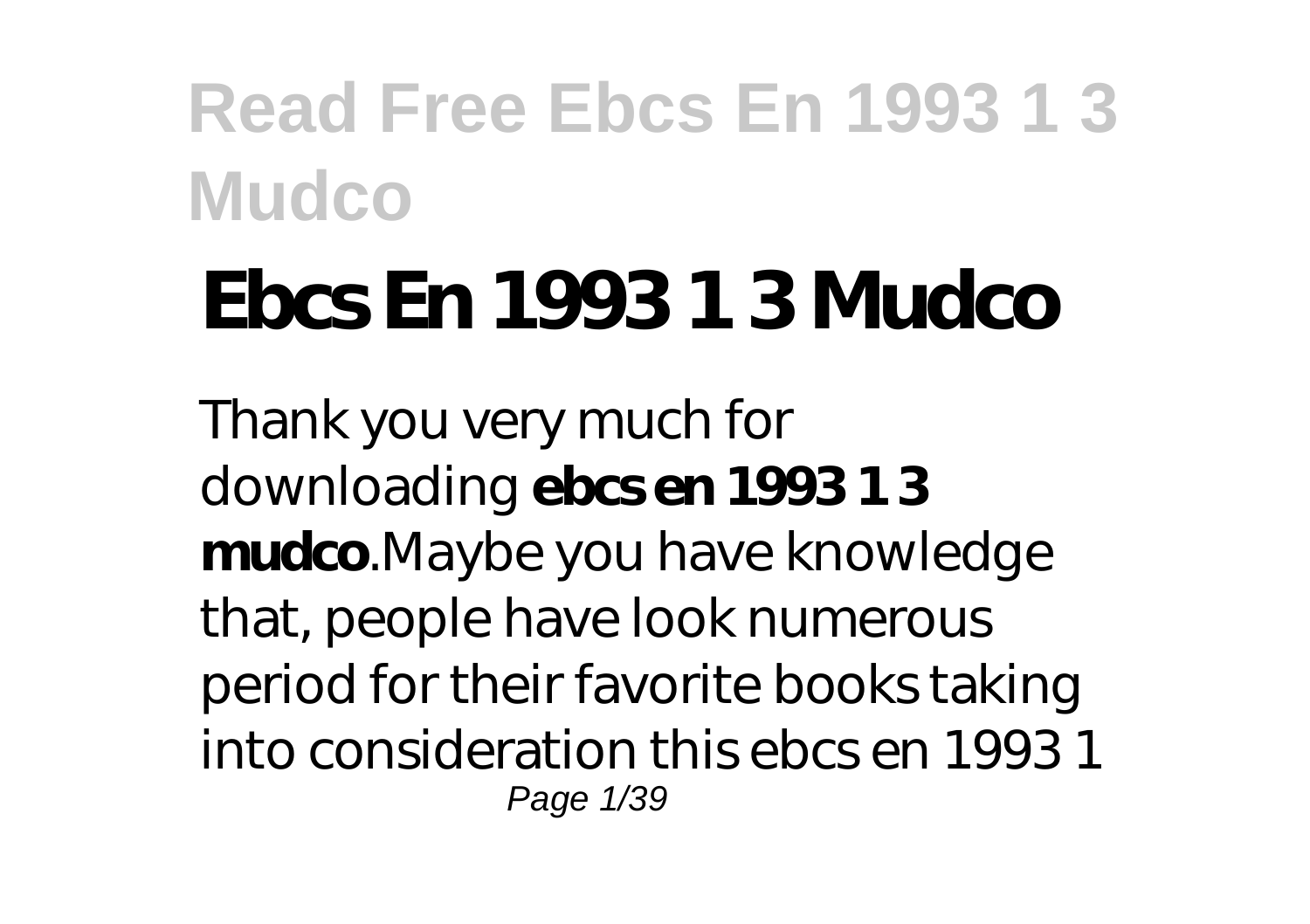3 mudco, but end occurring in harmful downloads.

Rather than enjoying a good ebook once a cup of coffee in the afternoon, on the other hand they juggled subsequently some harmful virus inside their computer. **ebcs en 1993 1** Page 2/39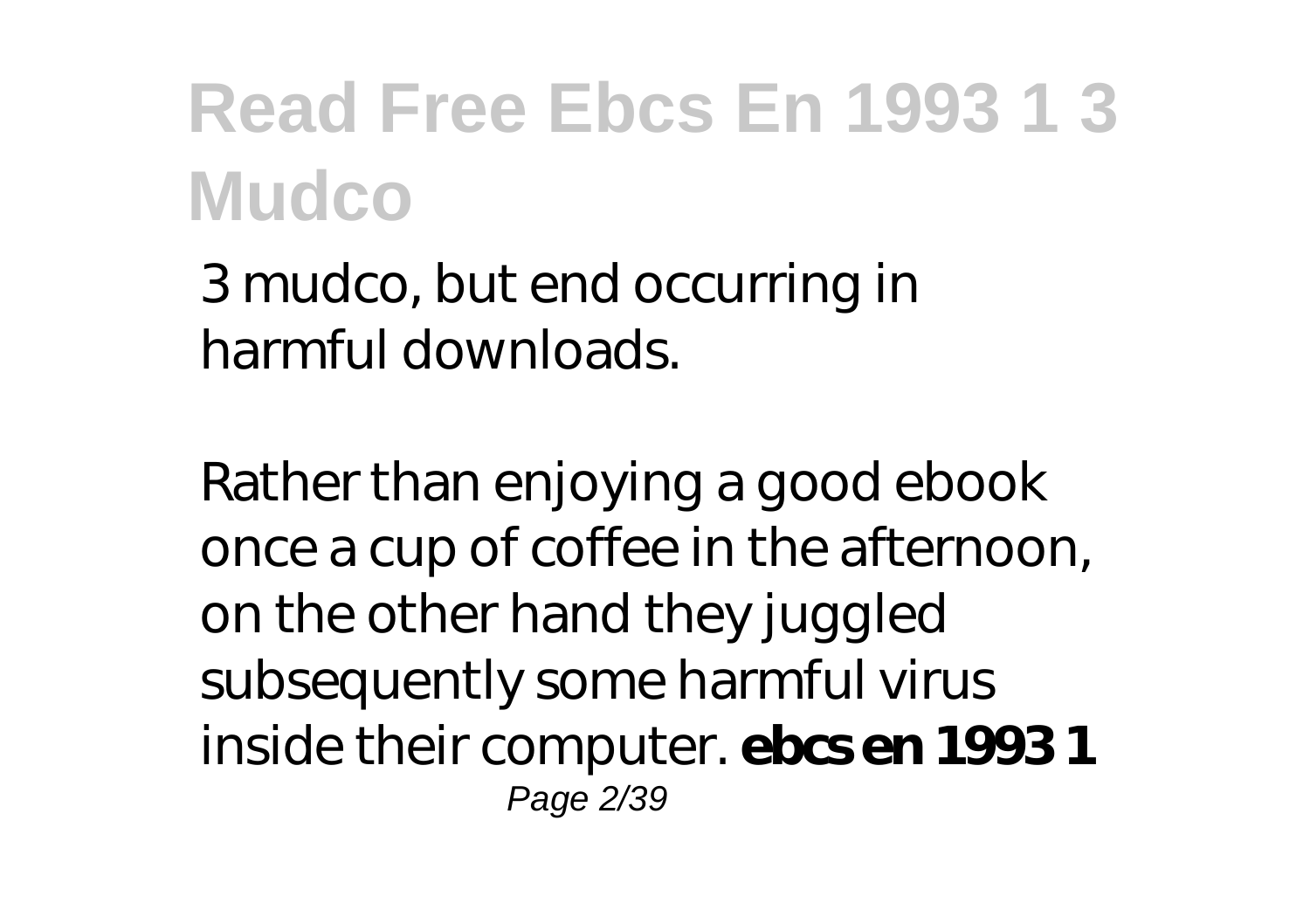**3 mudco** is comprehensible in our digital library an online admission to it is set as public hence you can download it instantly. Our digital library saves in fused countries, allowing you to acquire the most less latency era to download any of our books past this one. Merely said, the Page 3/39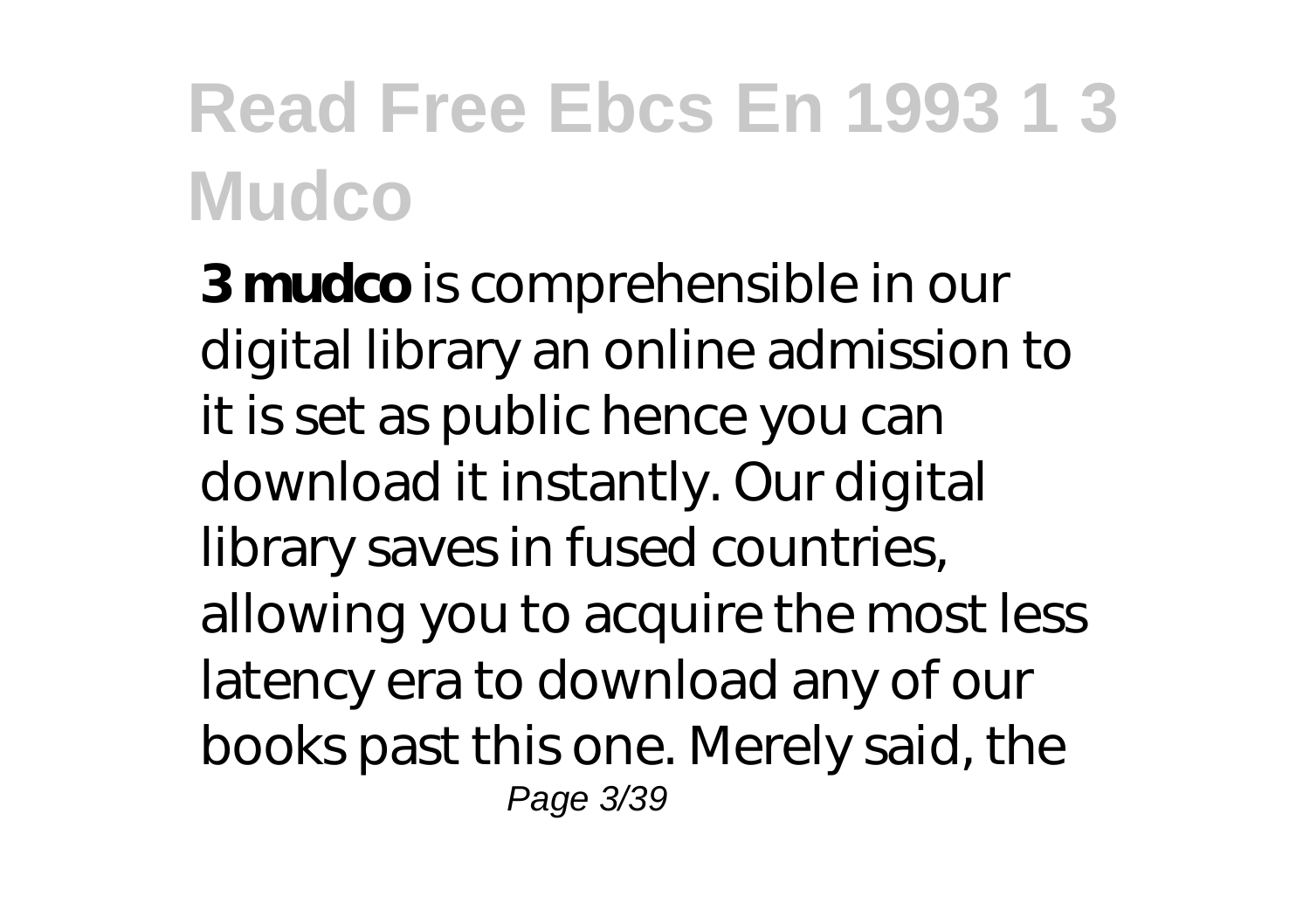ebcs en 1993 1 3 mudco is universally compatible afterward any devices to read.

Cross-section Classification \u0026 Resistance to Local Buckling ! Eurocode 3 | EC3 | EN1993 | BS 5950 *Eurocode 3 Structural Analysis | EC3 |* Page 4/39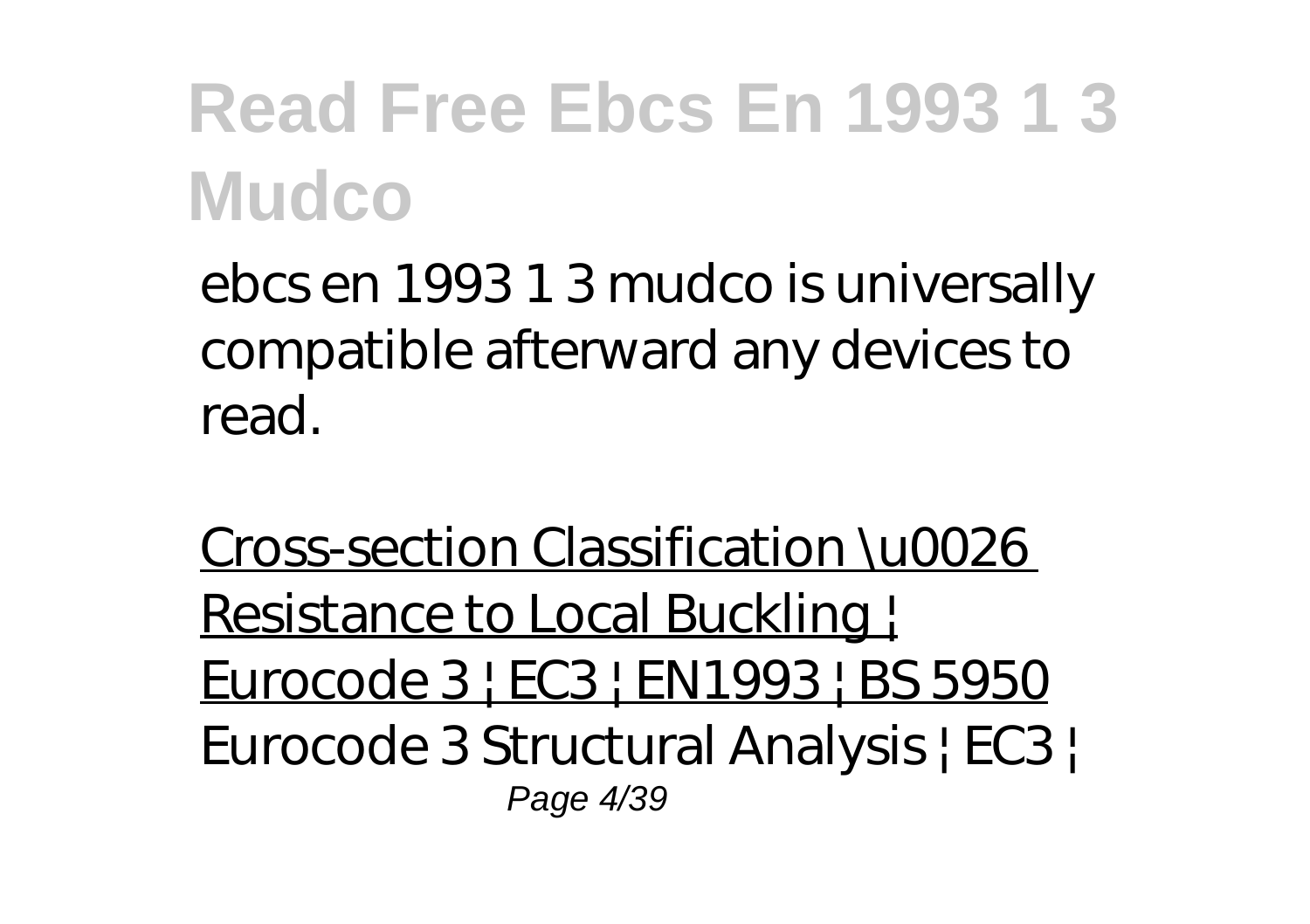*EN1993 | Design of Steel Structures* Bush, Clinton, Perot: The third 1992 presidential debate Bush, Clinton, Perot: The first 1992 presidential debate **Steel Column Design | Compression Member Design | Buckling | Examples | Eurocode 3 | EN1993 | EC3** Introduction to Page 5/39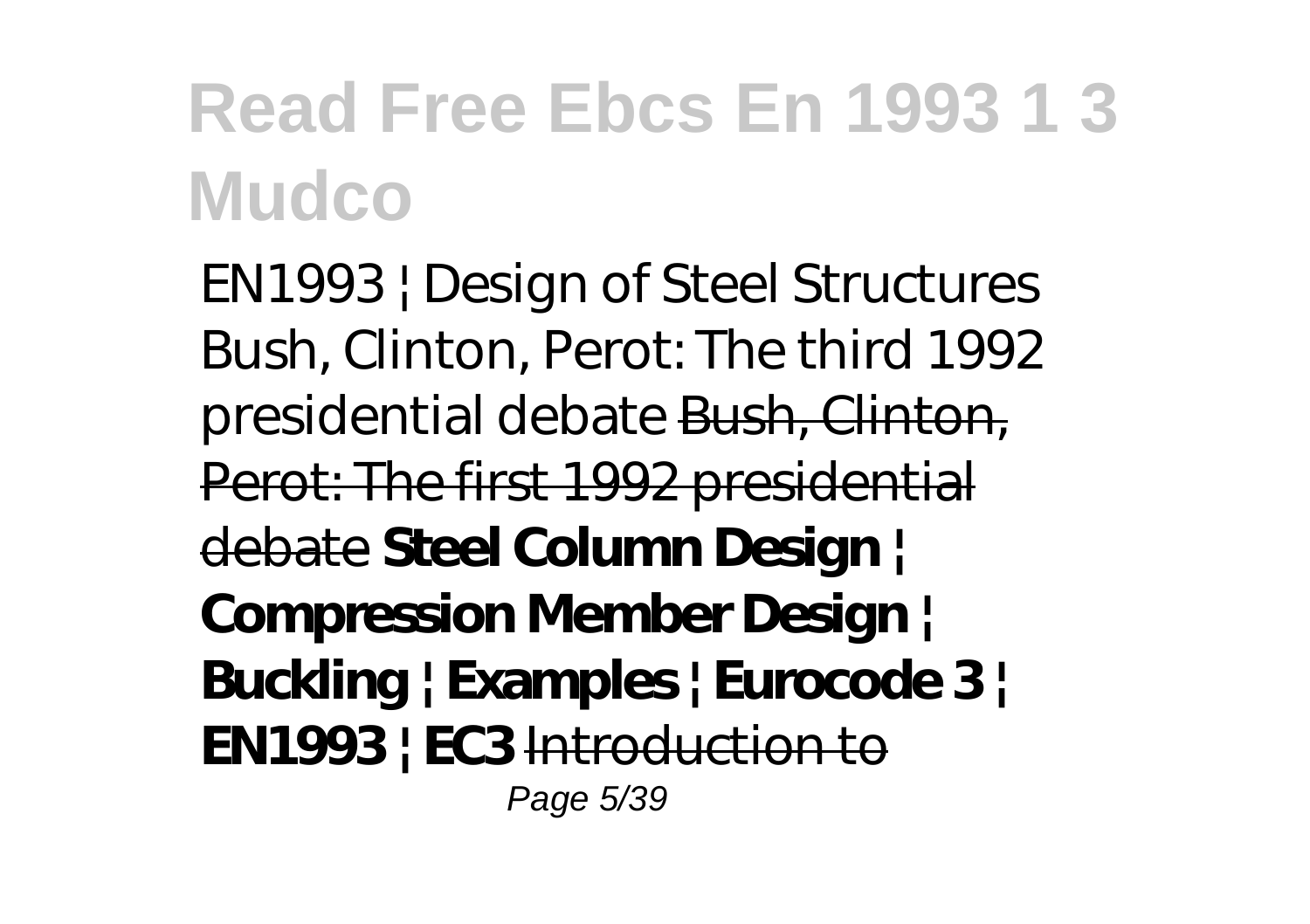Eurocode 3 | EC3 | EN1993 | Design of Steel Structures Steel Column Design - Buckling Example Calculations | Compression Member | Eurocode 3 | EN1993 | EC3 *Steel Tension Member Design | Staggered \u0026 Nonstaggered Fastener Design | Eurocode 3 | EN1993 | EC3* Steel Beam Design - Page 6/39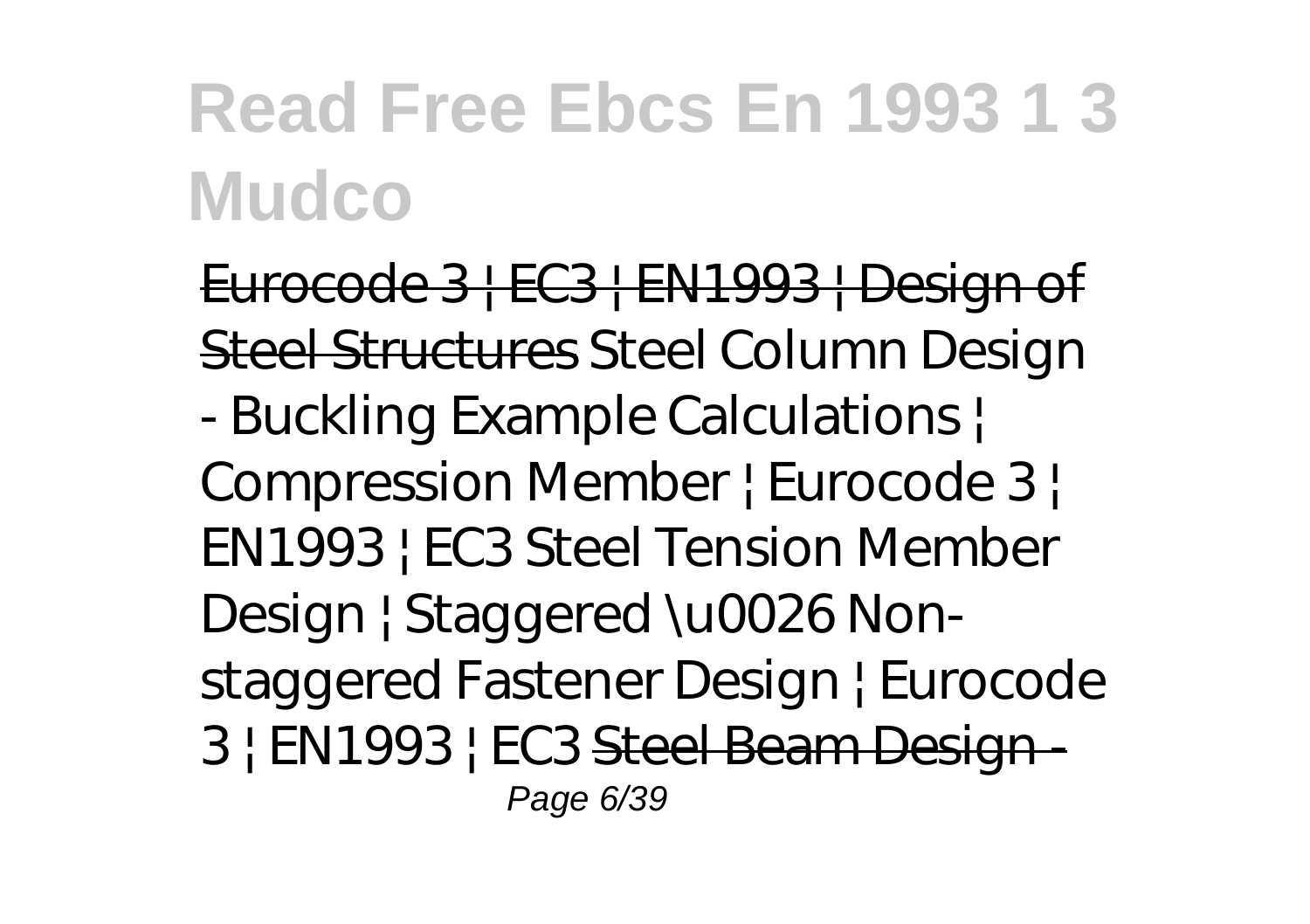Bending + Example | Eurocode 3 | EC3 | EN1993 | Design of Steel Structures **Steel Beam Design - Serviceability Limit State | SLS | Examples | Eurocode 3 | EC3 | EN1993 How to Calculate Design Buckling Resistance Moment | Lateral Torsional Buckling | Eurocode 3 EN1993 Bill Clinton, Jerry** Page 7/39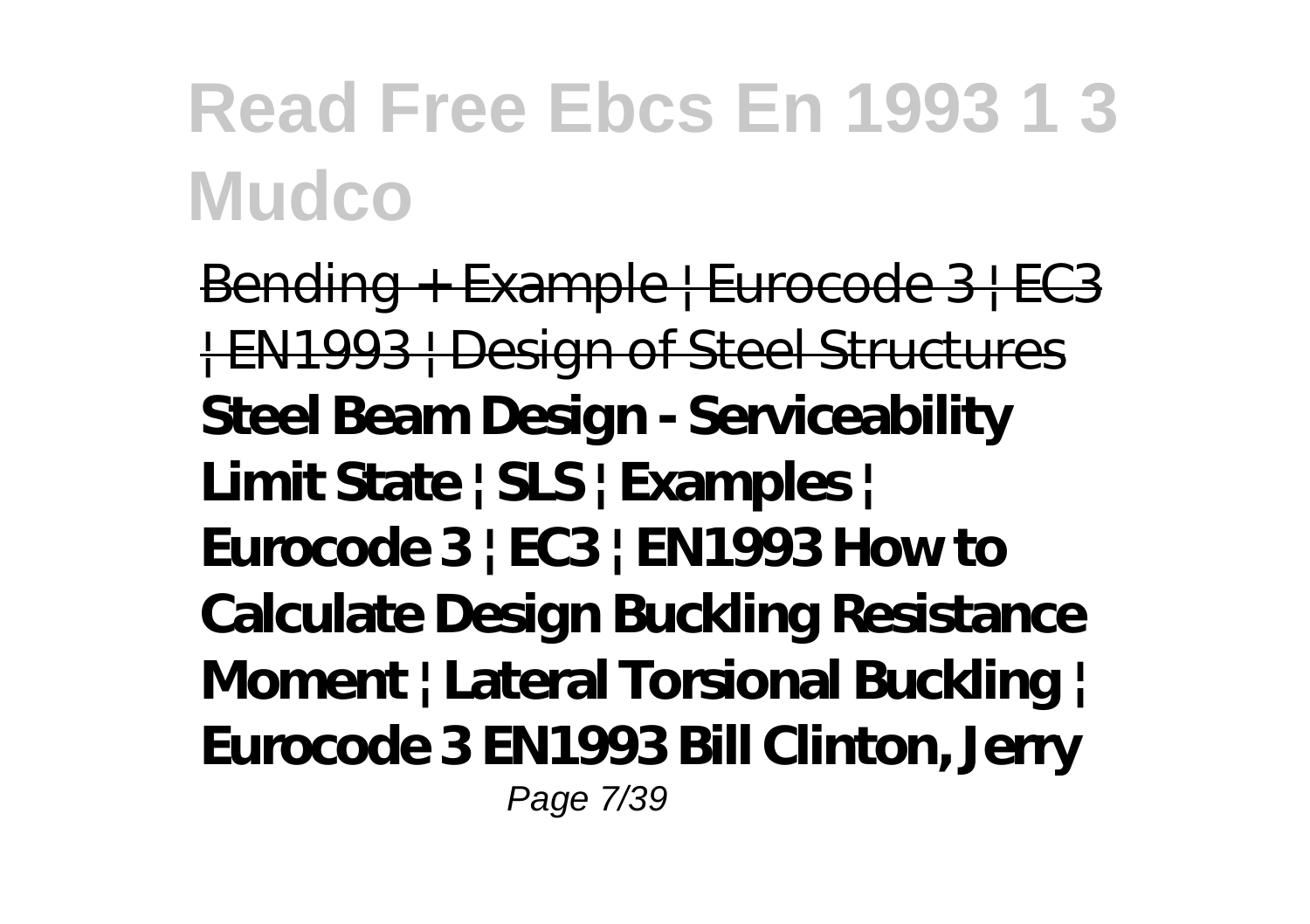**Brown trade jabs at 1992 Democratic primary debate** A look back at memorable moments of past debates Bush vs. Kerry: The second 2004 presidential debate McCain vs. Obama: The first 2008 presidential debate Bush vs. Gore: The first 2000 presidential debate **Bolts in out of** Page 8/39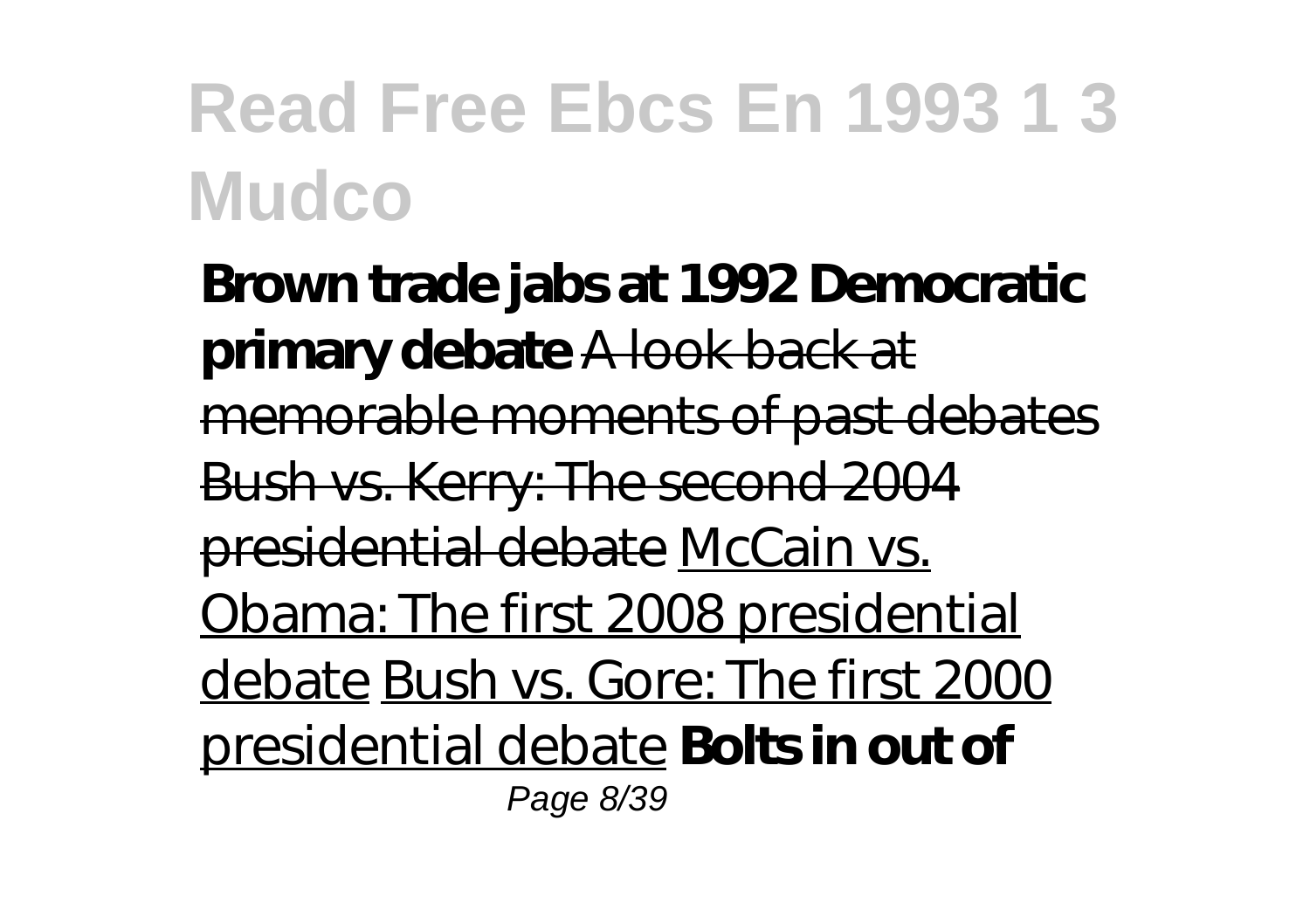**plane bending** Bush vs. Gore: The third 2000 presidential debate Steel Framing With FRAMECAD: Erecting the Frame I Beam - Lateral Torsional Buckling Test Washington and the Presidency **Steel Beam Design - Shear | Combined Bending \u0026 Shear + Examples | Eurocode 3 | EC3 | EN1993** Page 9/39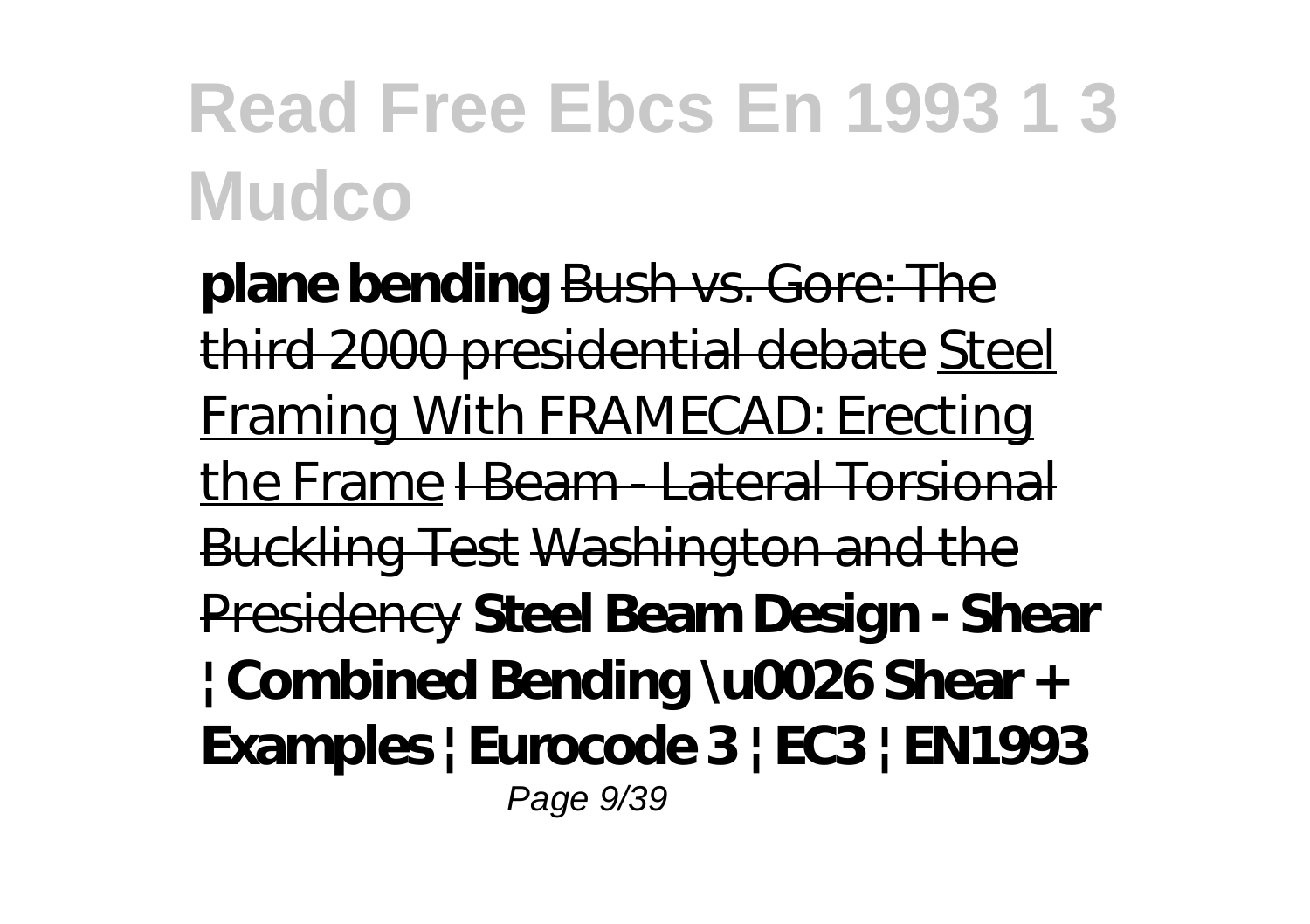*Steel Tension Member Design | Welded Connections | Bolted Connections | Angles | Eurocode 3 | EN1993 Brittle Fracture | Eurocode 3 | EC3 | EN1993 | Design of Steel Structures | PD 6695 | BS 5950* ADVANCE STRUCTURAL STEEL DESIGN (ECS571)CHAPTER 2:DESIGN

Page 10/39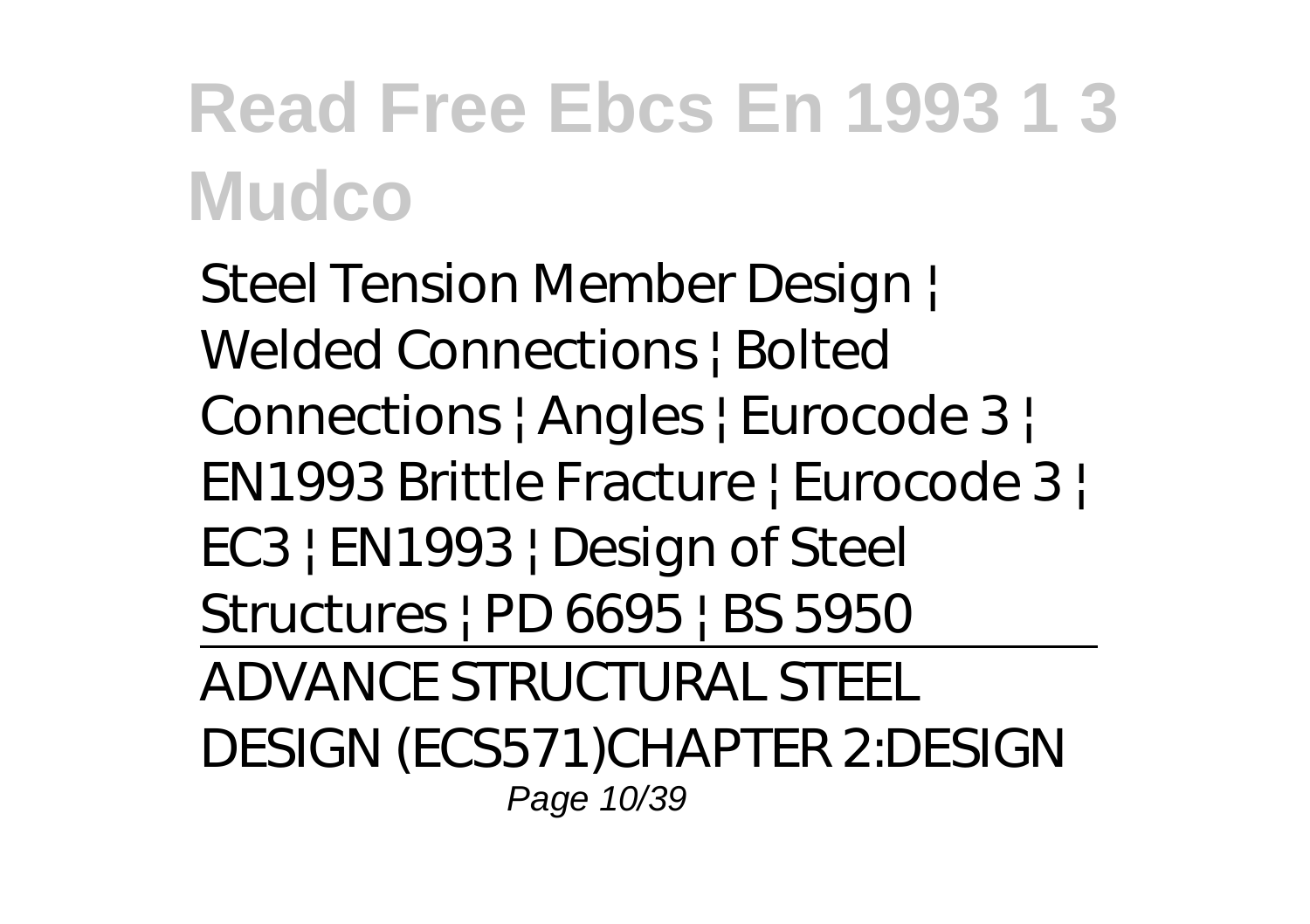OF PLATE GIRDER (Example part 3) Calculation Examples of Design **Buckling Resistance Moment | Lateral** Torsional Buckling | Eurocode 3 *Steel Connections | Bolted Joint Design | Pinned Joints | Rigid Joints (Fixed) | Eurocode 3 | EN1993* Steel frame design to EN1993-1-1 Eurocode 3 Page 11/39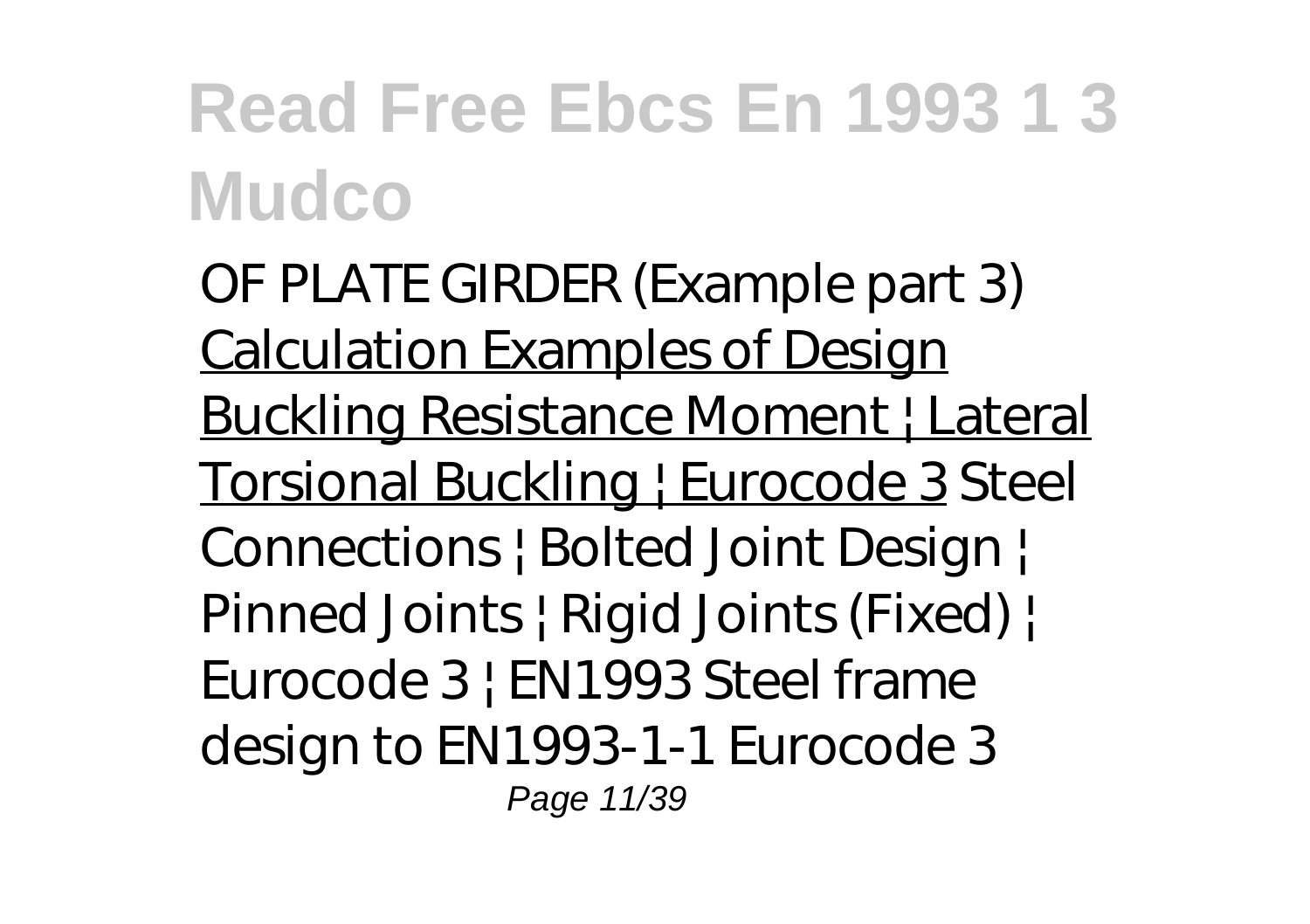(buildings) using LUSAS *UPSC CDS Examination Current Affairs Preparation Class | 4th Lecture Ebcs En 1993 1 3* EN 1993-3-1: Eurocode 3: Design of steel structures - Part 3-1: Towers, masts and chimneys – Towers and masts. In order to promote public Page 12/39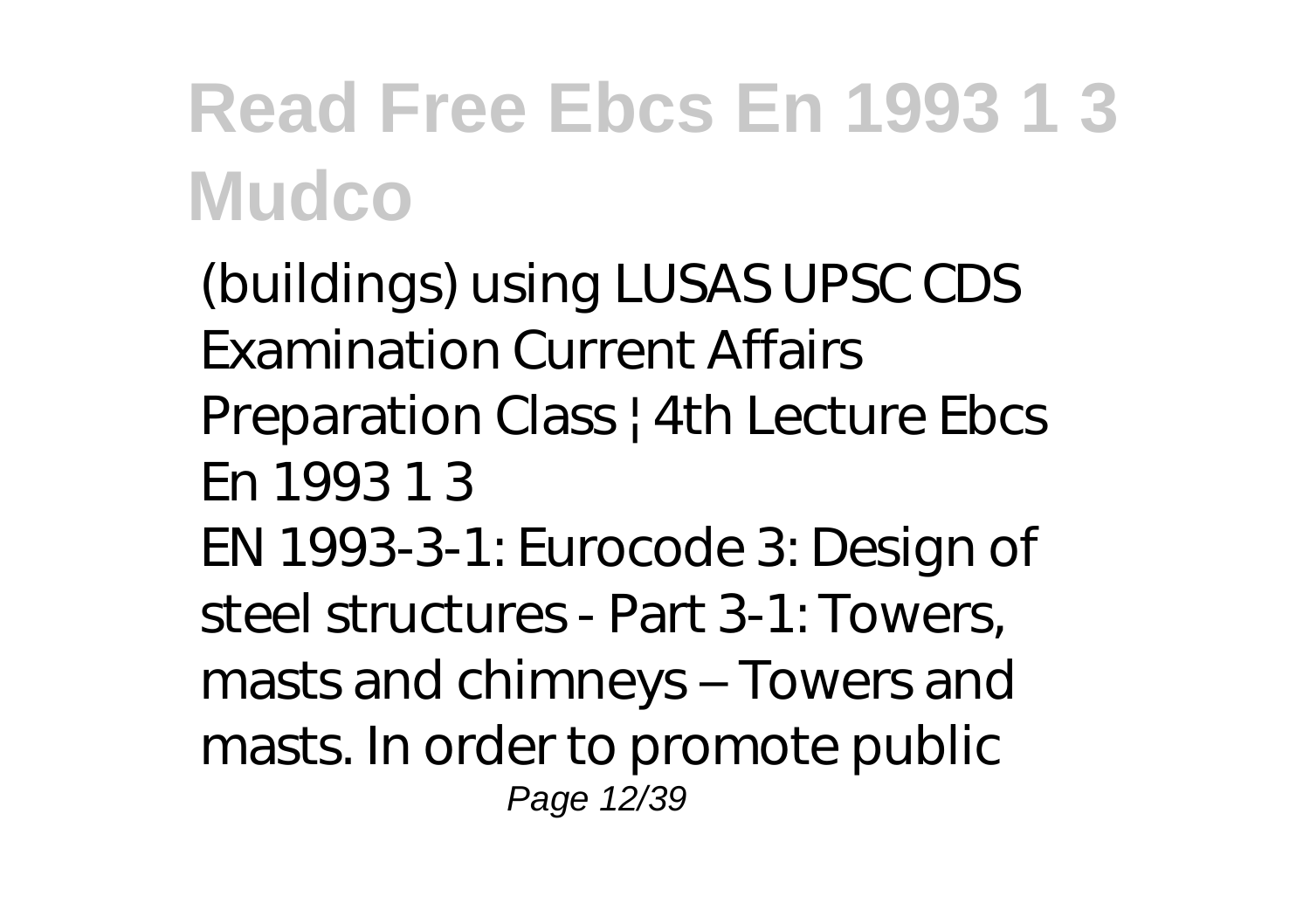education and public safety, equal justice for all, a better informed citizenry, the rule of law, world trade and world peace, this legal document is hereby made available on a noncommercial basis, as it is the right of all humans to know and speak the laws that govern them. Page 13/39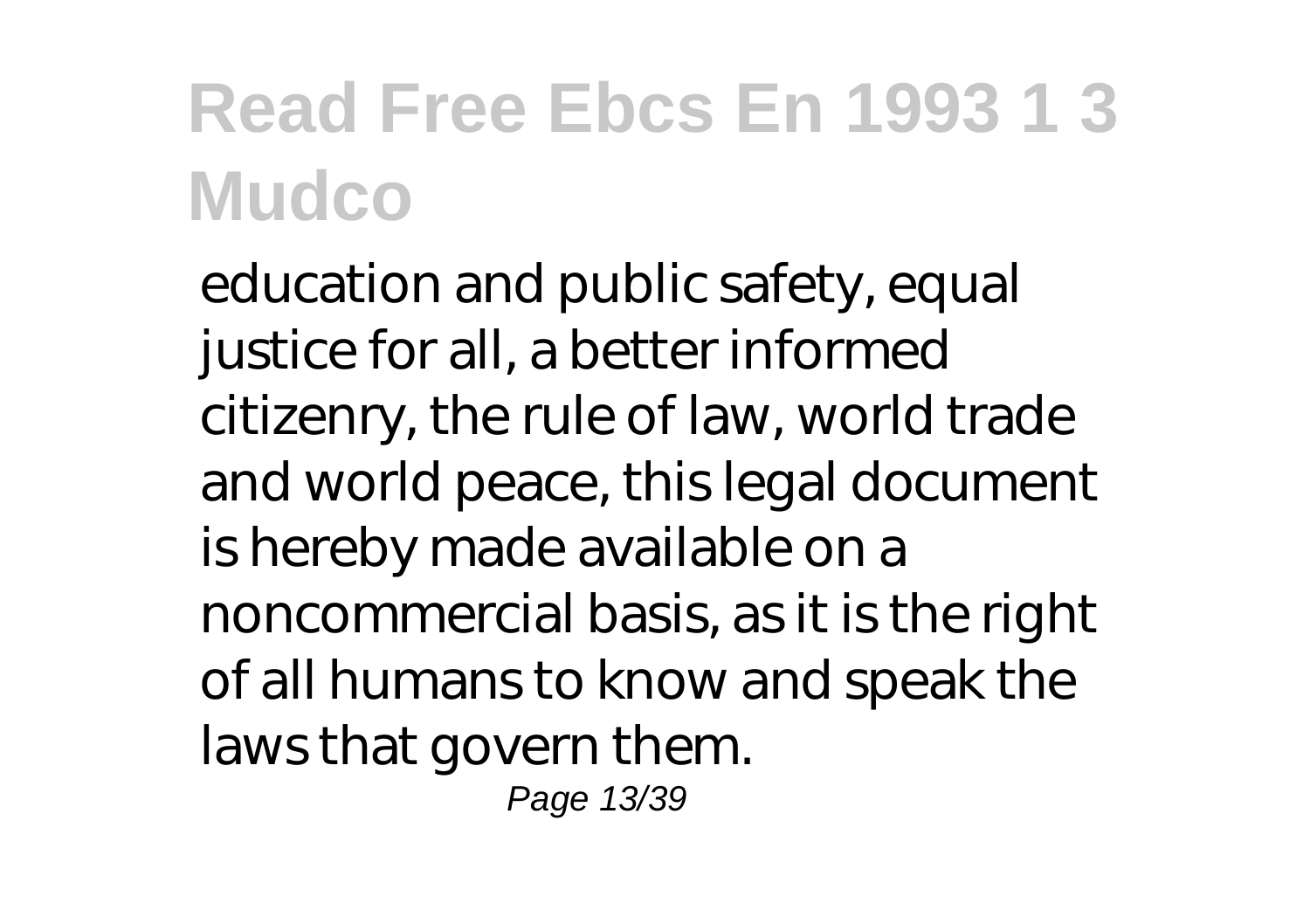*Ebcs En 1993 1 3 Mudco - staticatcloud.com* where national choices may have to be made. Therefore the National Standard implementing EN 1993-1-3 should have a National Annex containing all Nationally Determined Page 14/39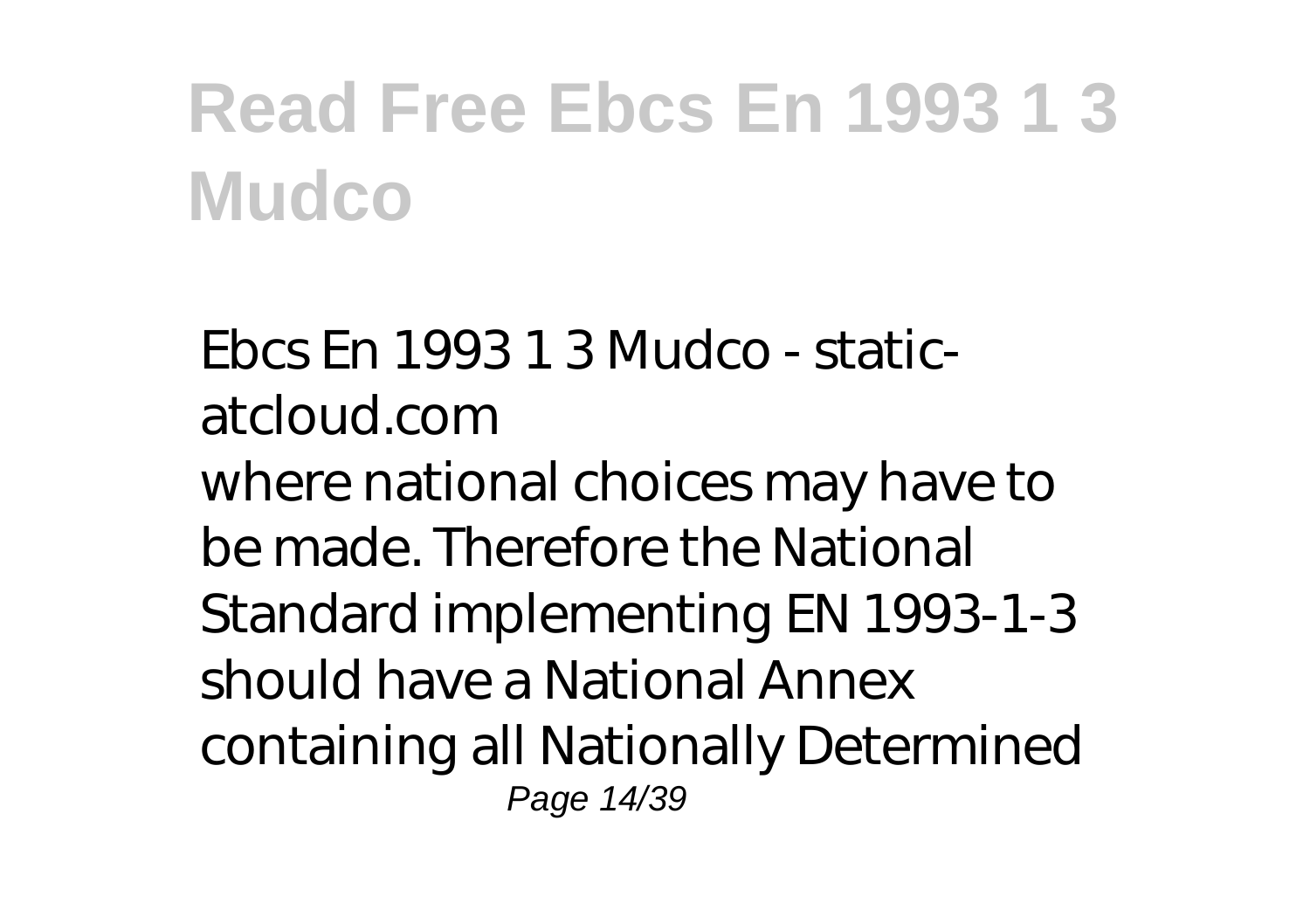Parameters to be used for the design of steel structures to be constructed in the relevant country. National choice is allowed in EN 1993-1-3 through clauses: 2(3)P -2(5)

*EN 1993-1-3: Eurocode 3: Design of steel structures - Part ...* Page 15/39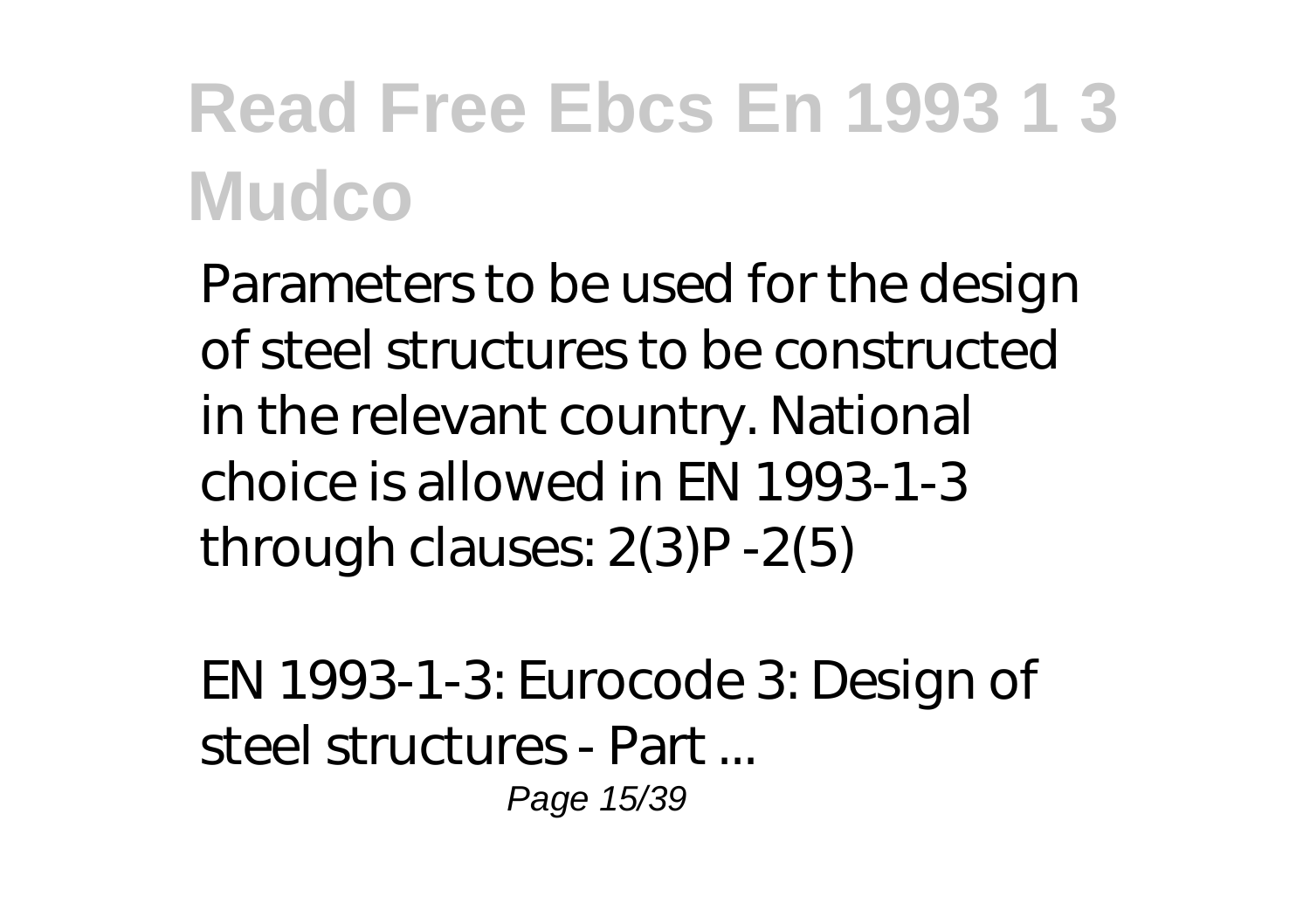EN 1993-1-3: Eurocode 3: Design of steel structures - Part 1-3: General rules - Supplementary rules for coldformed members and sheeting. In order to promote public education and public safety, equal justice for all, a better informed citizenry, the rule of law, world trade and world peace, this Page 16/39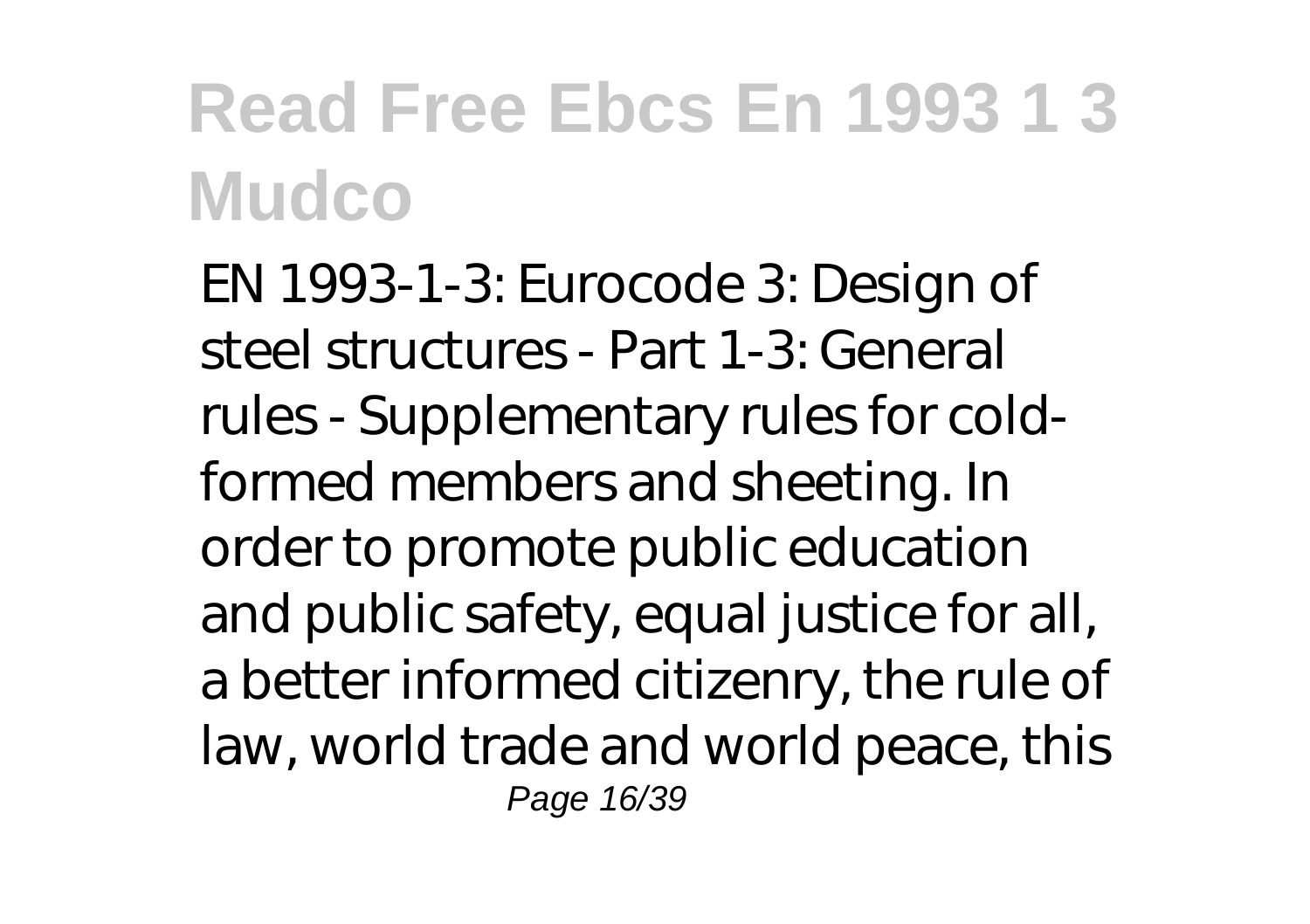legal document is hereby made available on a noncommercial basis, as it is the right of all humans to know and speak the laws that govern them.

*EN 1993-1-3: Eurocode 3: Design of steel structures - Part ...* Bookmark File PDF Ebcs En 1993 1 3 Page 17/39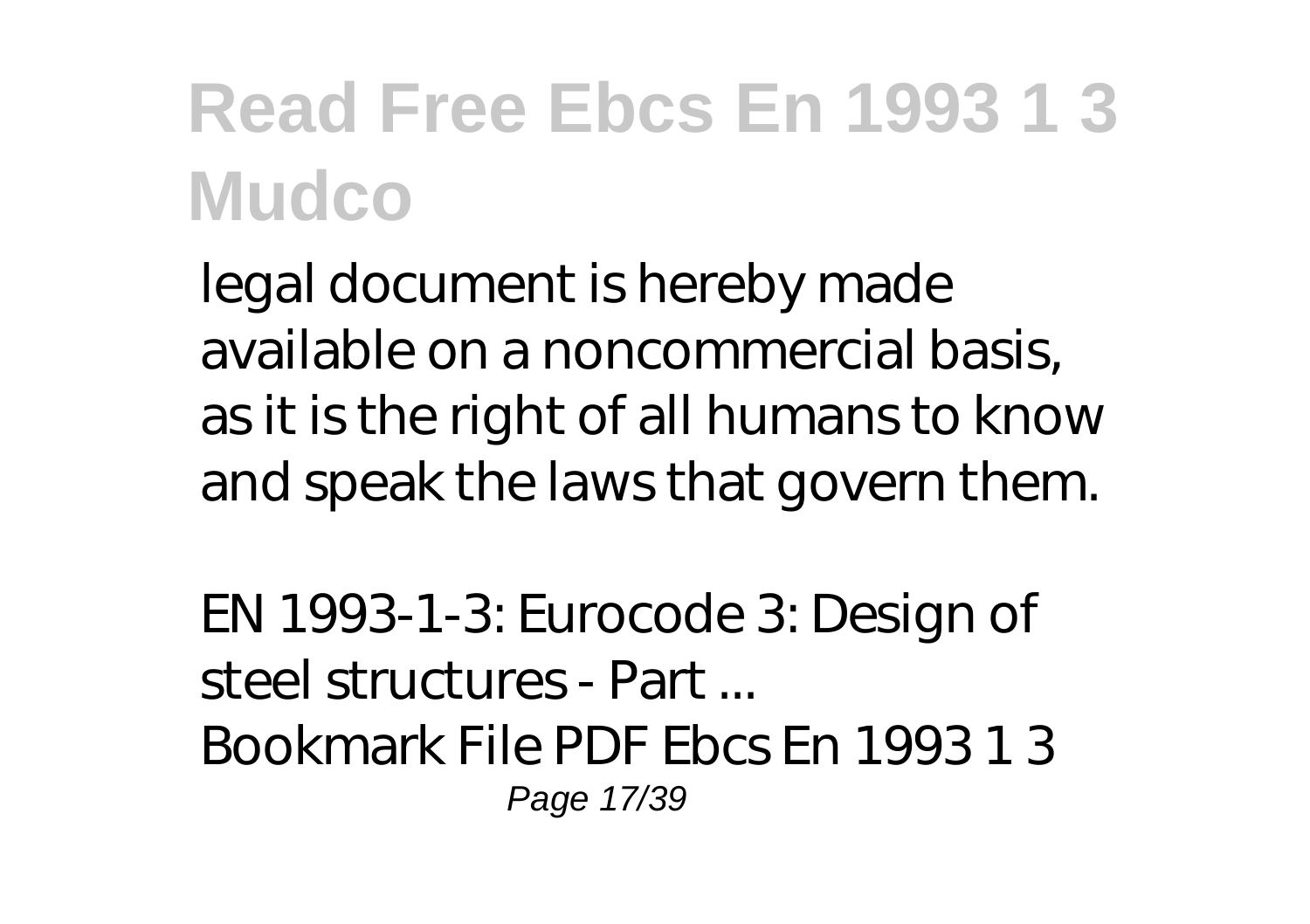Mudco Towers and masts are dealt with in Part 3-1 ; chimneys are treated in Part 3-2. EN 1993-3-1: Eurocode 3: Design of steel structures - Part ... Name of Legally Binding Document: BS NA EN 1993-3-1: UK National Annex to Eurocode 3. Design of steel structures. Towers, masts and Page 18/39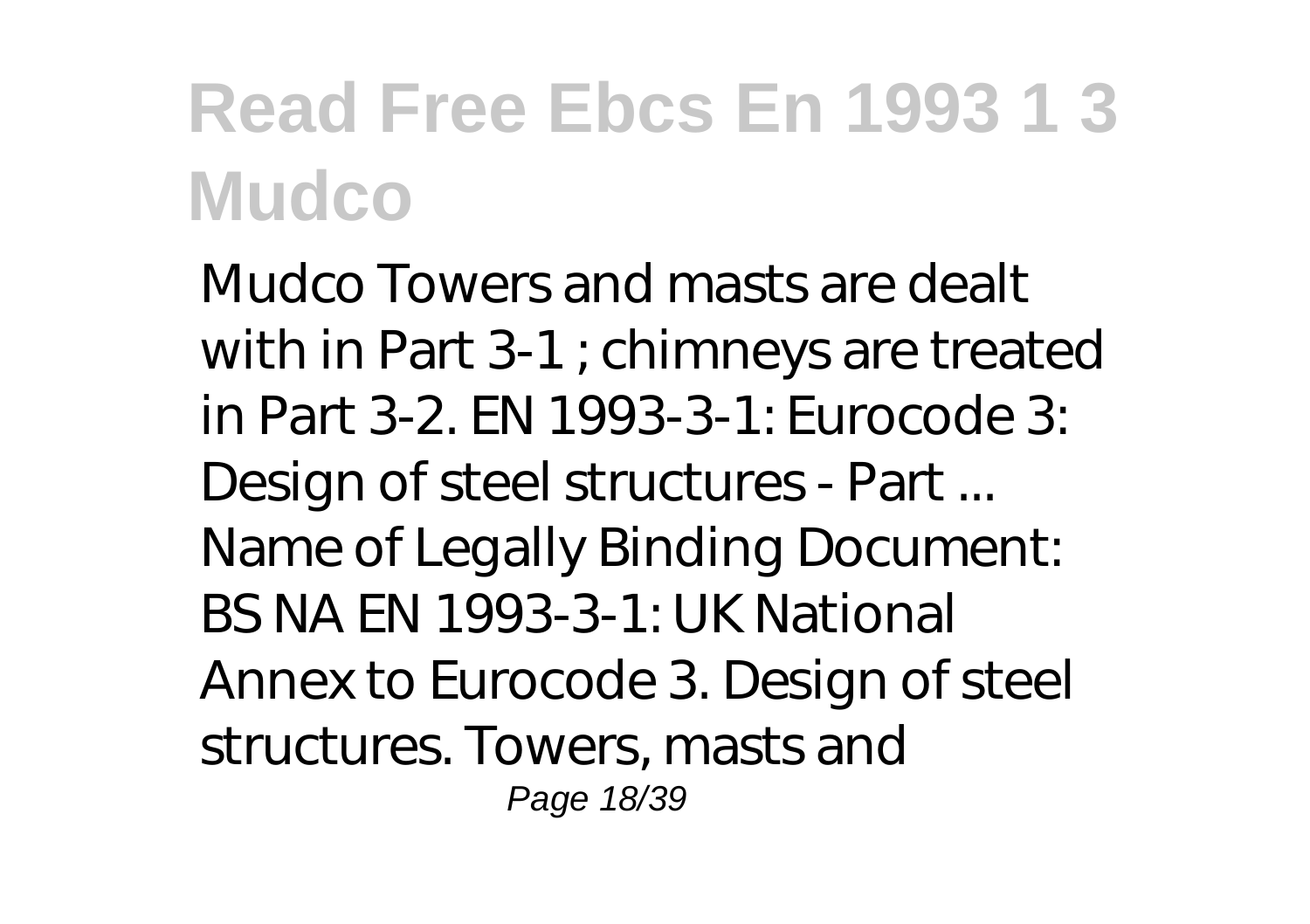chimneys. Towers and masts Name

*Ebcs En 1993 1 3 Mudco alfagiuliaforum.com* EN 1993-3-1 applies to the structural design of vertical steel towers, masts and chimneys, and is concerned only with their resistance, serviceability Page 19/39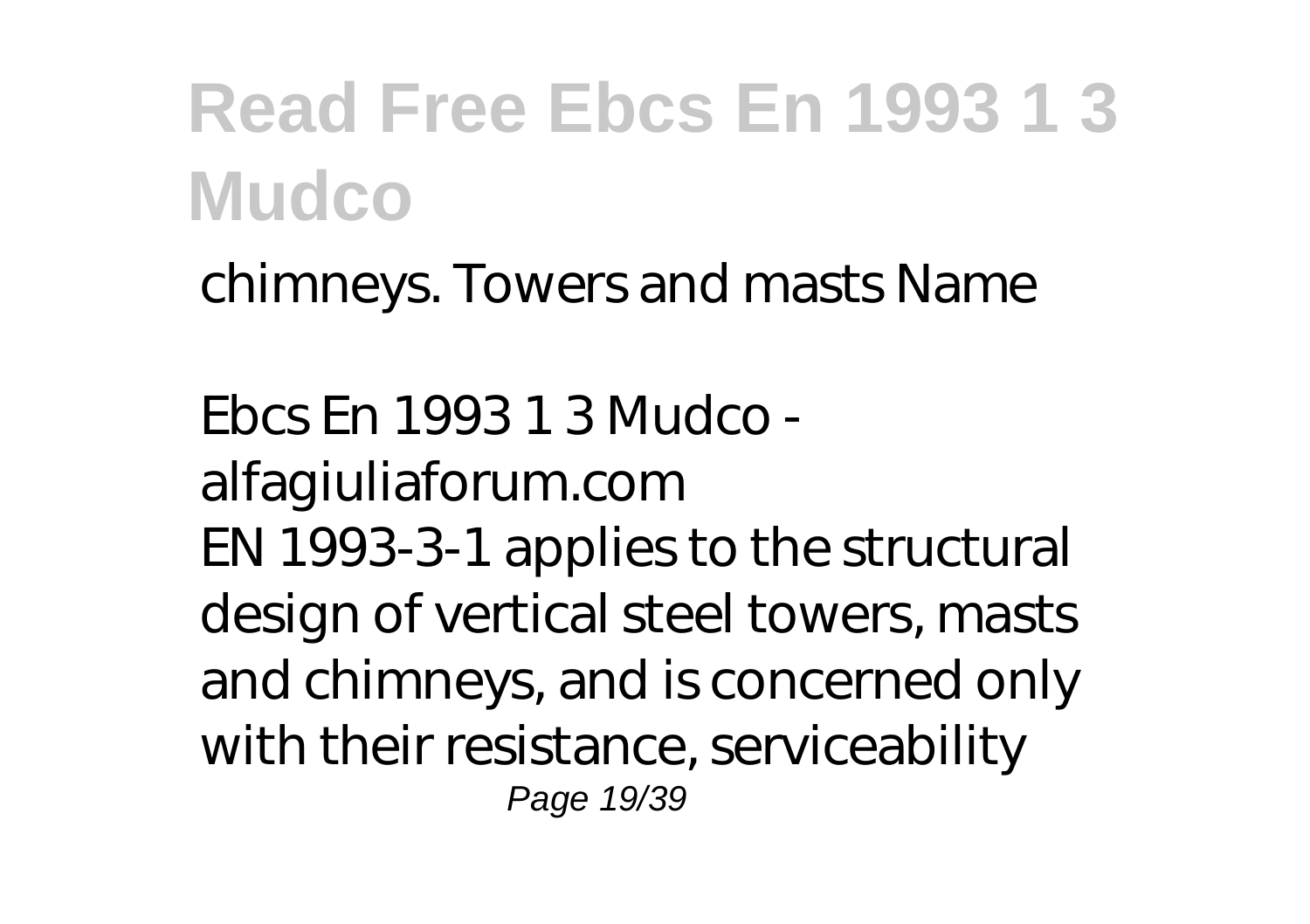and durability. Part 3-2: Towers, masts and chimneys - Chimneys. EN 1993-3-2 applies to the structural design of vertical steel chimneys of circular or conical section.

*Eurocode 3: Design of steel structures - Wikipedia*

Page 20/39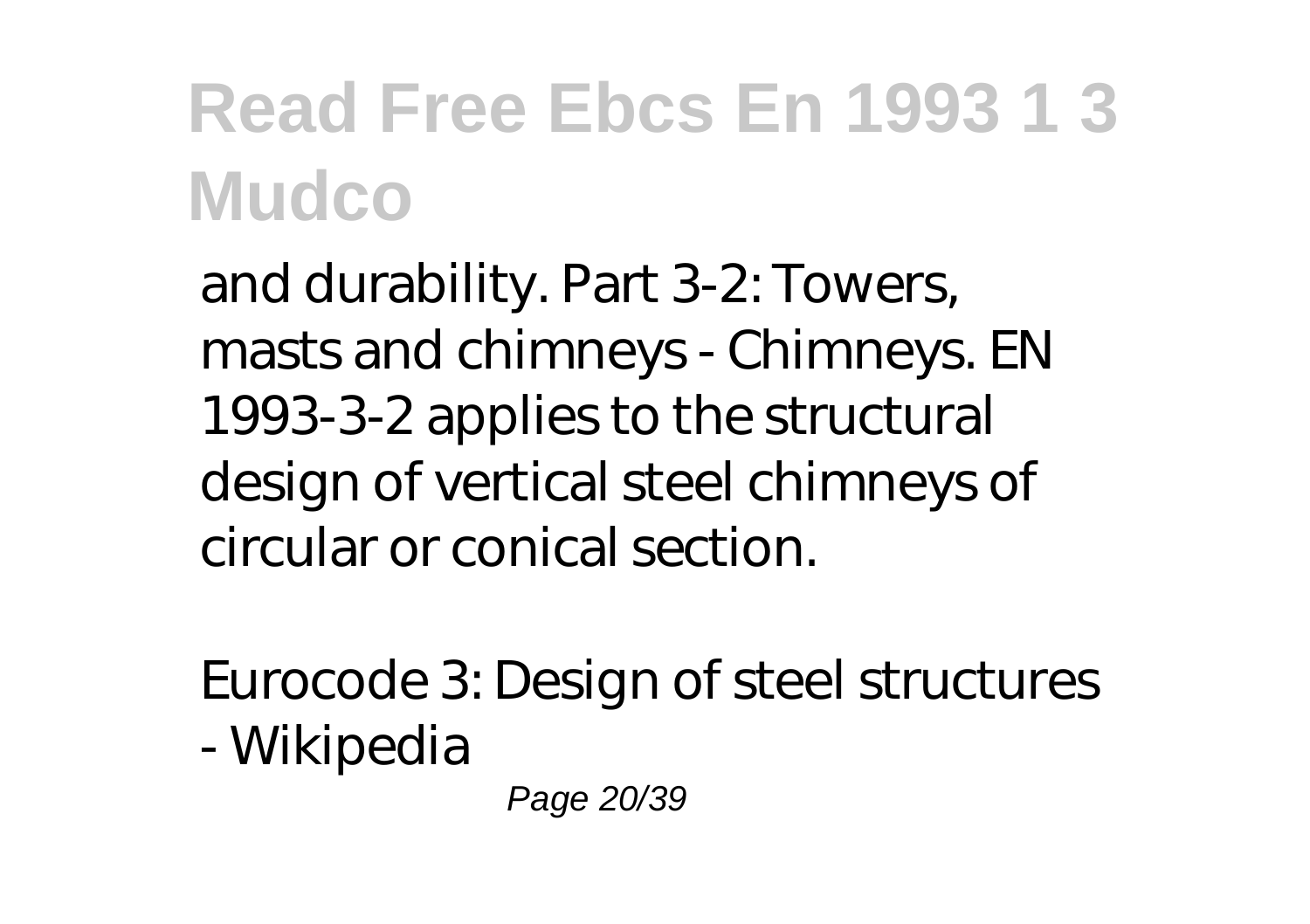EN 1993-3 is the third part of six parts of EN 1993 -Design of Steel Structures -and describes the principles and application rules for the safety and serviceability and durability of steel structures for towers and masts and chimneys. Towers and masts are dealt with in Part 3-1 ; chimneys are treated Page 21/39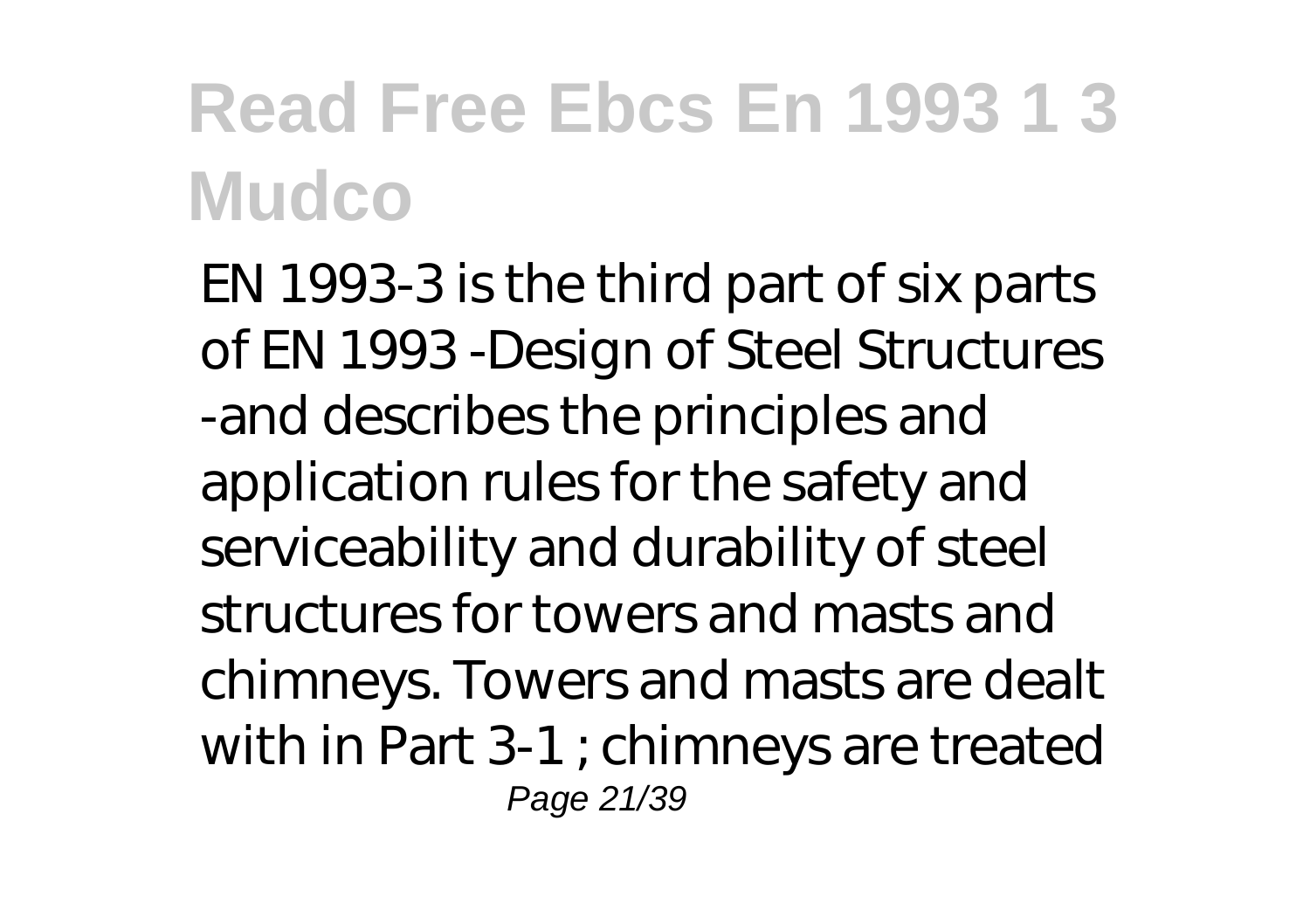in Part 3-2.

*EN 1993-3-1: Eurocode 3: Design of steel structures - Part ...* EN 1993 Eurocode 3 applies to the design of buildings and other civil engineering works in steel. It complies with the principles and Page 22/39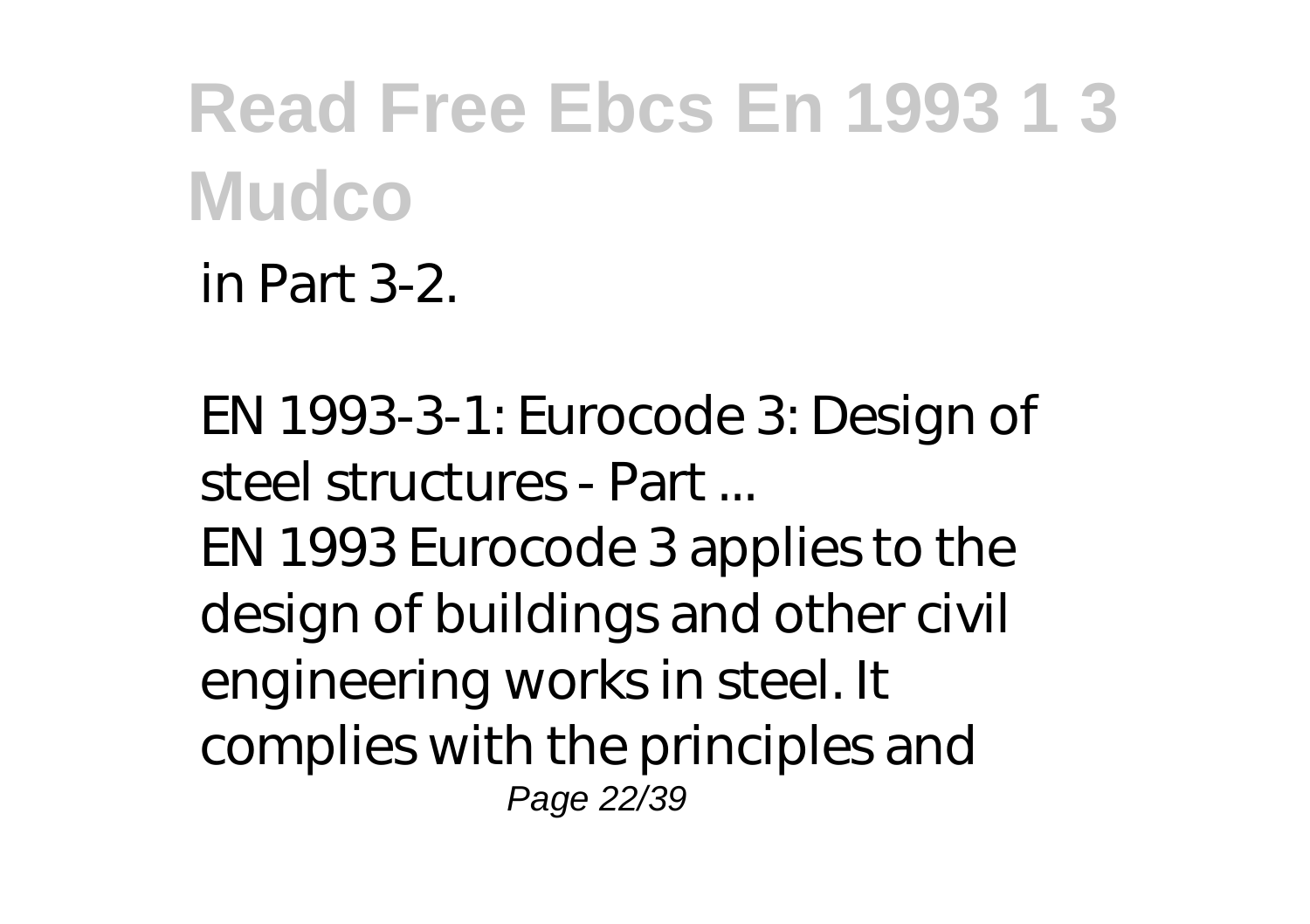requirements for the safety and serviceability of structures, the basis of their design and verification that are given in EN 1990 – Basis of structural design. EN Eurocode 3 is concerned with requirements for resistance, serviceability, durability and fire resistance of steel structures. Page 23/39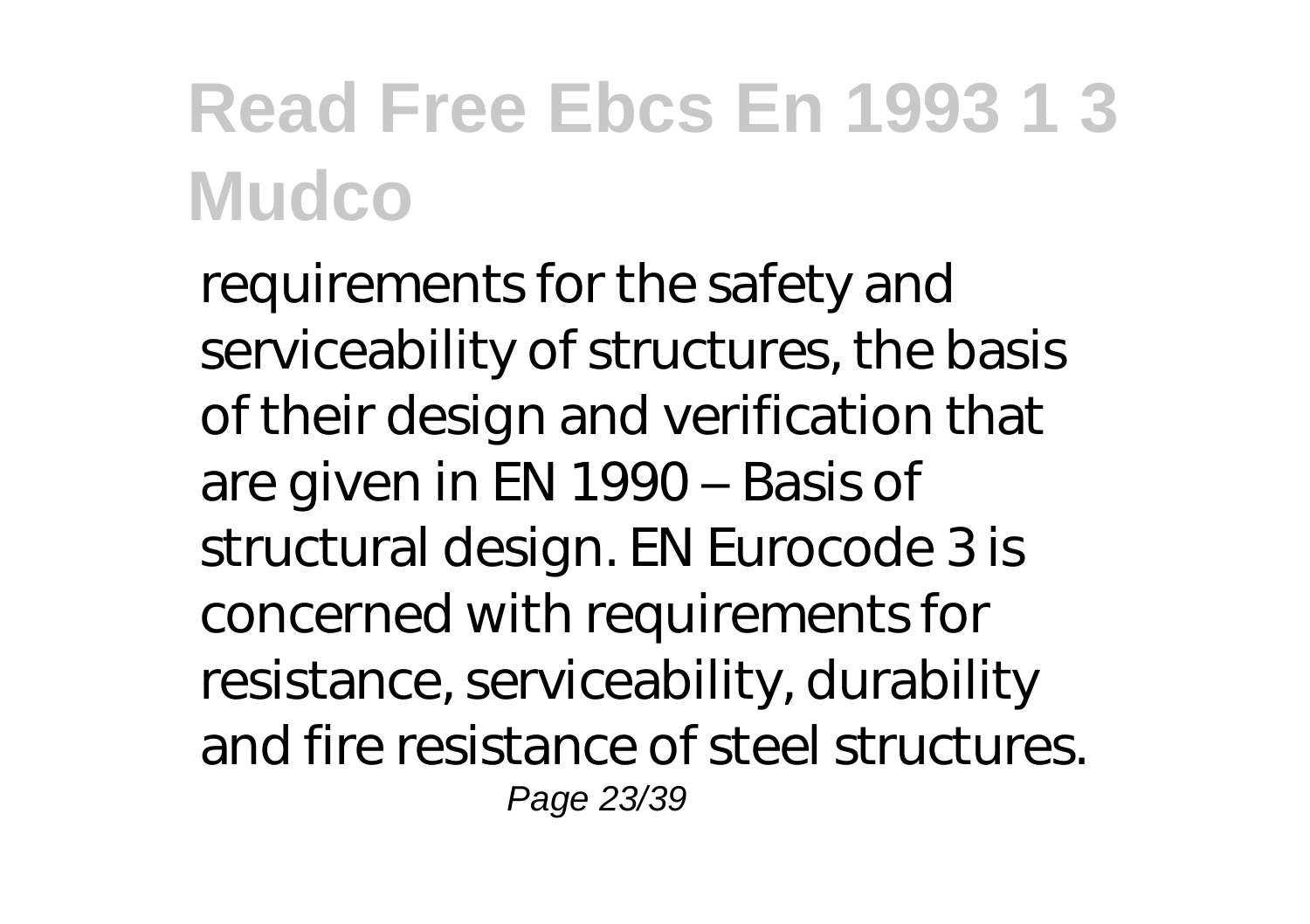*EN 1993: Design of steel structures - Eurocodes* BS EN 1993-1-1:2005 EN 1993-1-1:2005 (E) This European Standard EN 1993, Eurocode 3: Design of steel structures, has been prepared by Technical Committee Page 24/39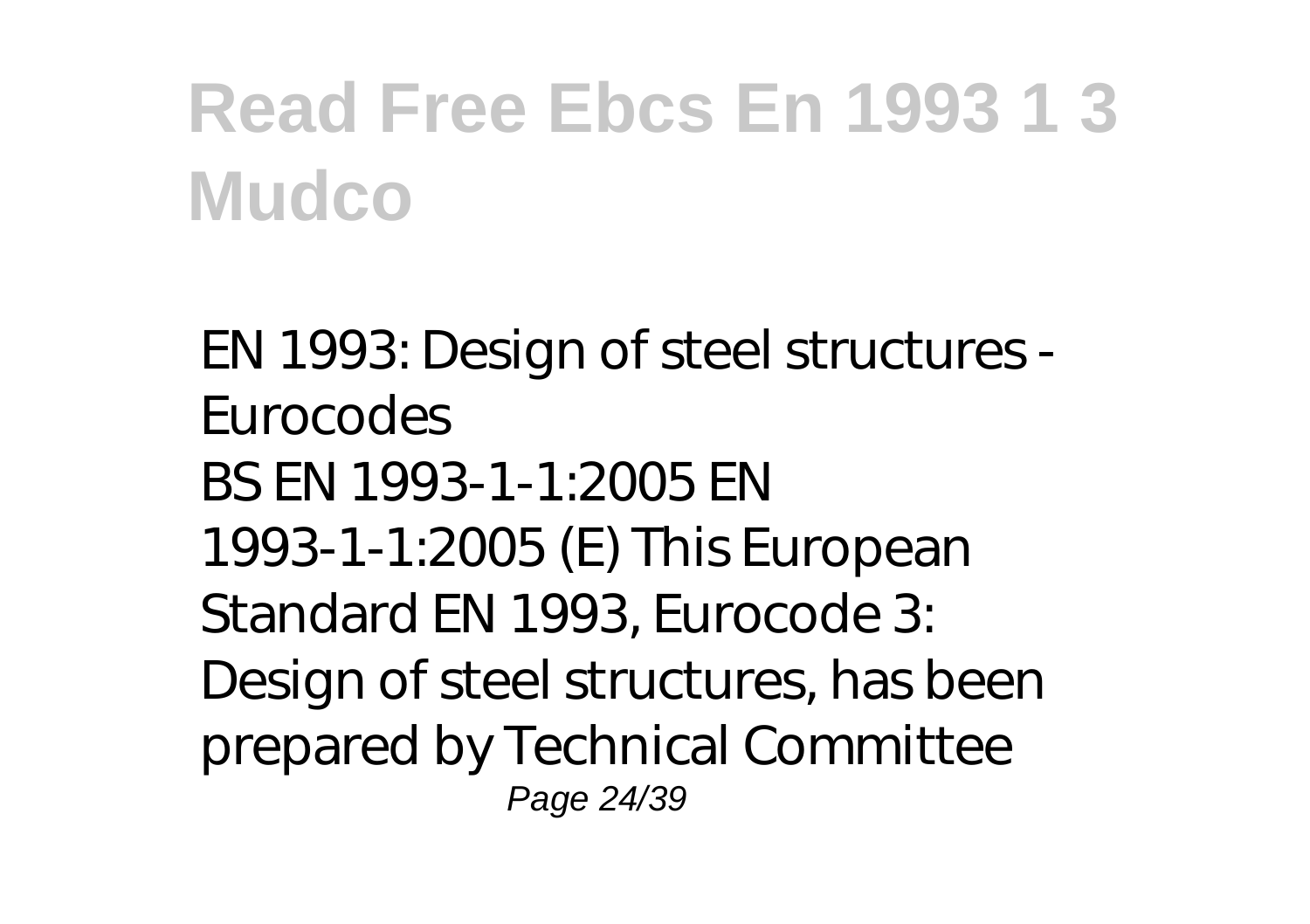CEN/TC250 « Structural Eurocodes », the Secretariat of which is held by BSI. CEN/TC250 is responsible for all Structural Eurocodes.

*EN 1993-1-1: Eurocode 3: Design of steel structures - Part ...* EN 1993-1-9: Eurocode 3: Design of Page 25/39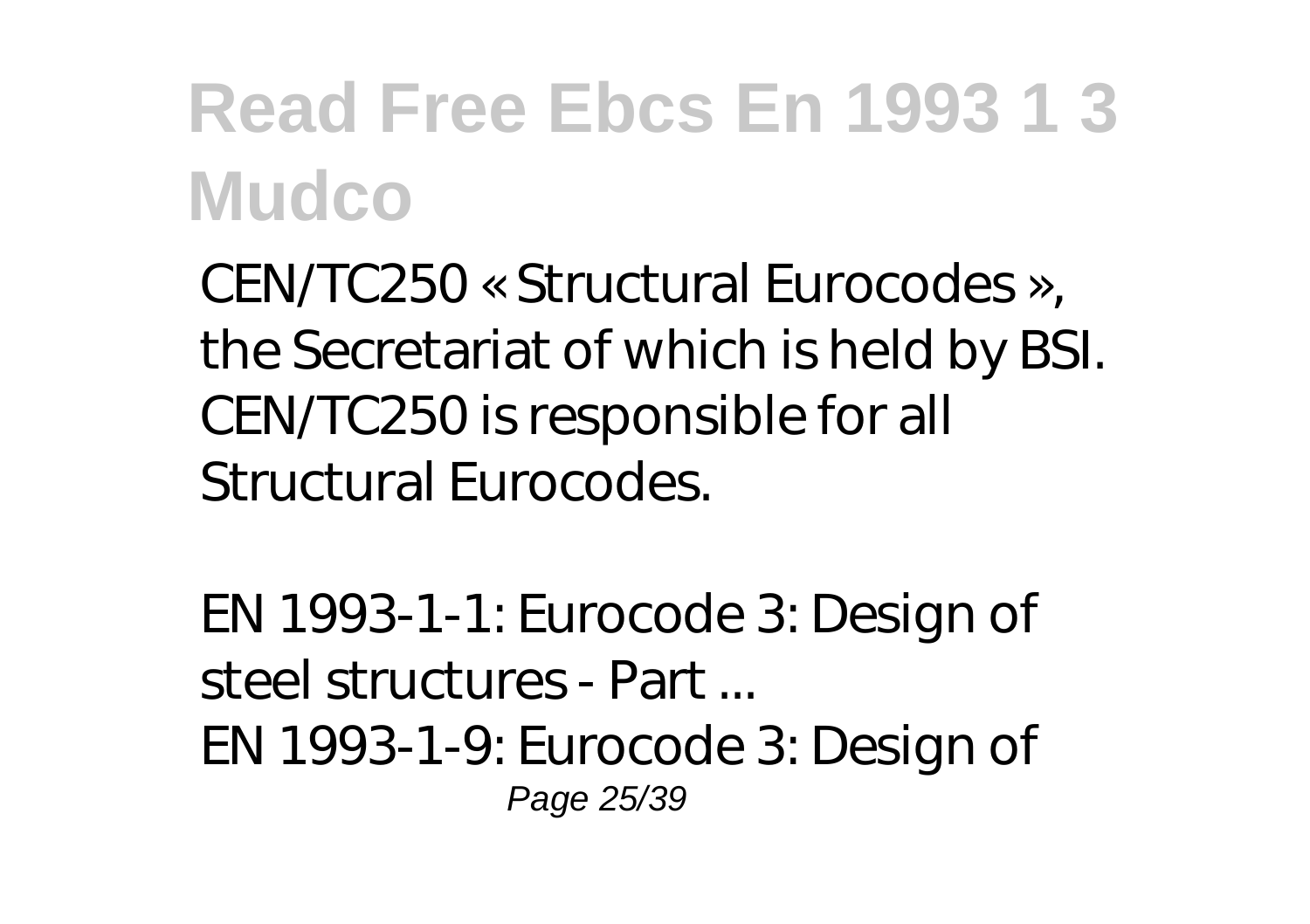steel structures - Part 1-9: Fatigue

*(PDF) EN 1993-1-9: Eurocode 3: Design of steel structures ...* ebcs en 1993 1 3 mudco is available in our digital library an online access to it is set as public so you can get it instantly. Our digital library spans in Page 26/39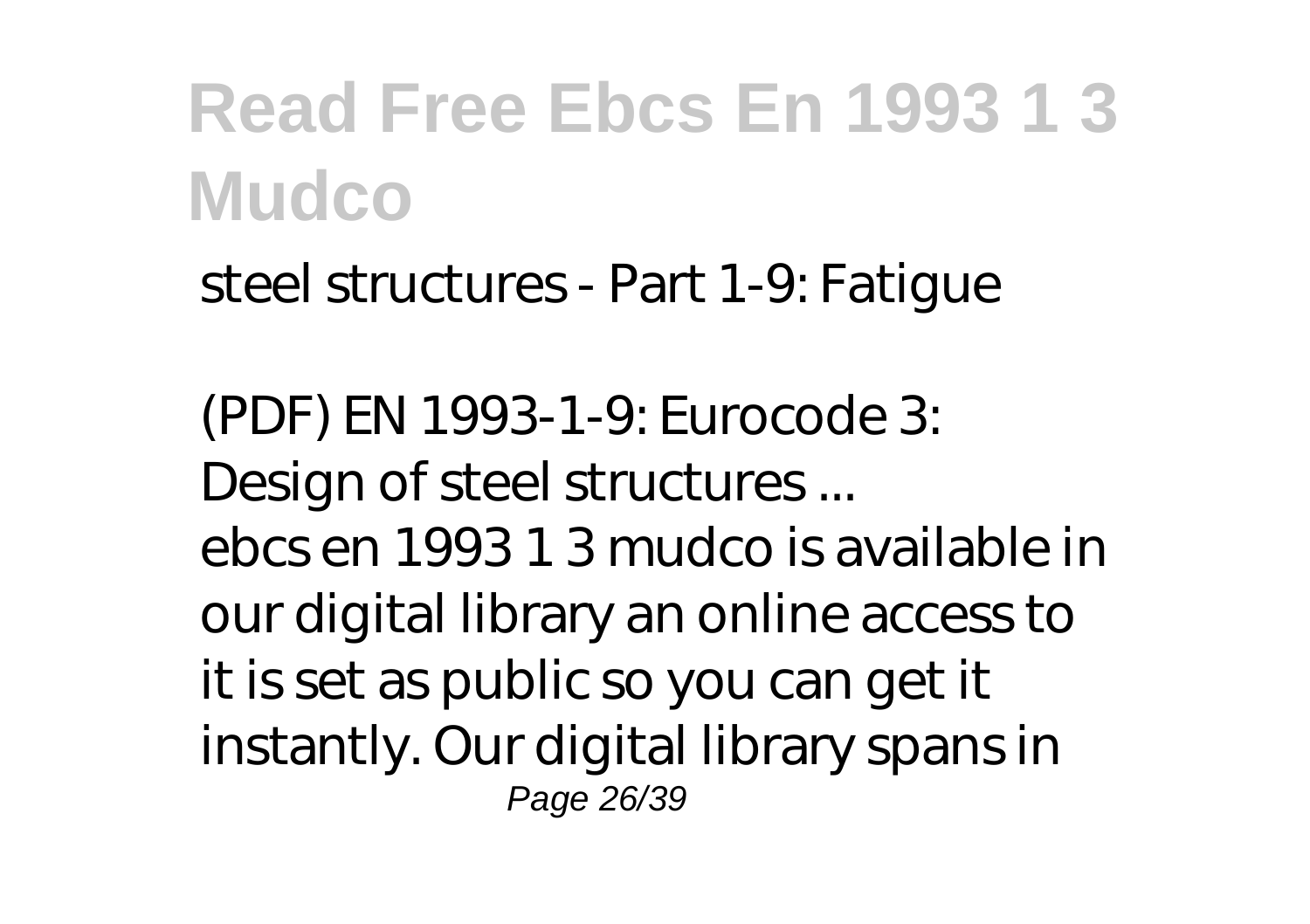multiple locations, allowing you to get the most less latency time to download any of our books like this one. Merely said, the ebcs en 1993 1 3 mudco is universally compatible with any devices to read

*Ebcs En 1993 1 3 Mudco* Page 27/39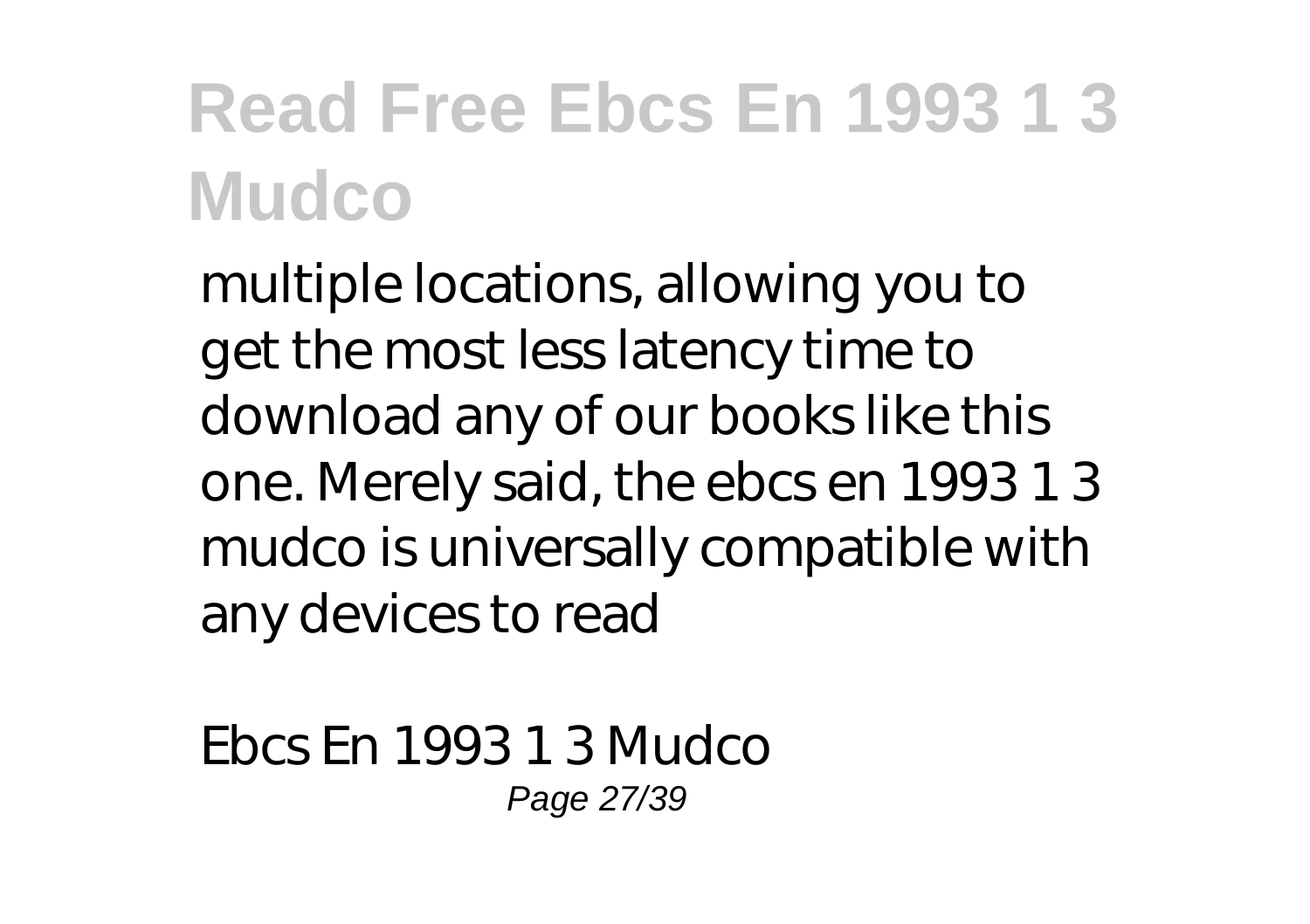EN 1993-3-1: Eurocode 3: Design of steel structures - Part 3-1: Towers, masts and chimneys – Towers and masts. In order to promote public education and public safety, equal justice for all, a better informed citizenry, the rule of law, world trade and world peace, this legal document Page 28/39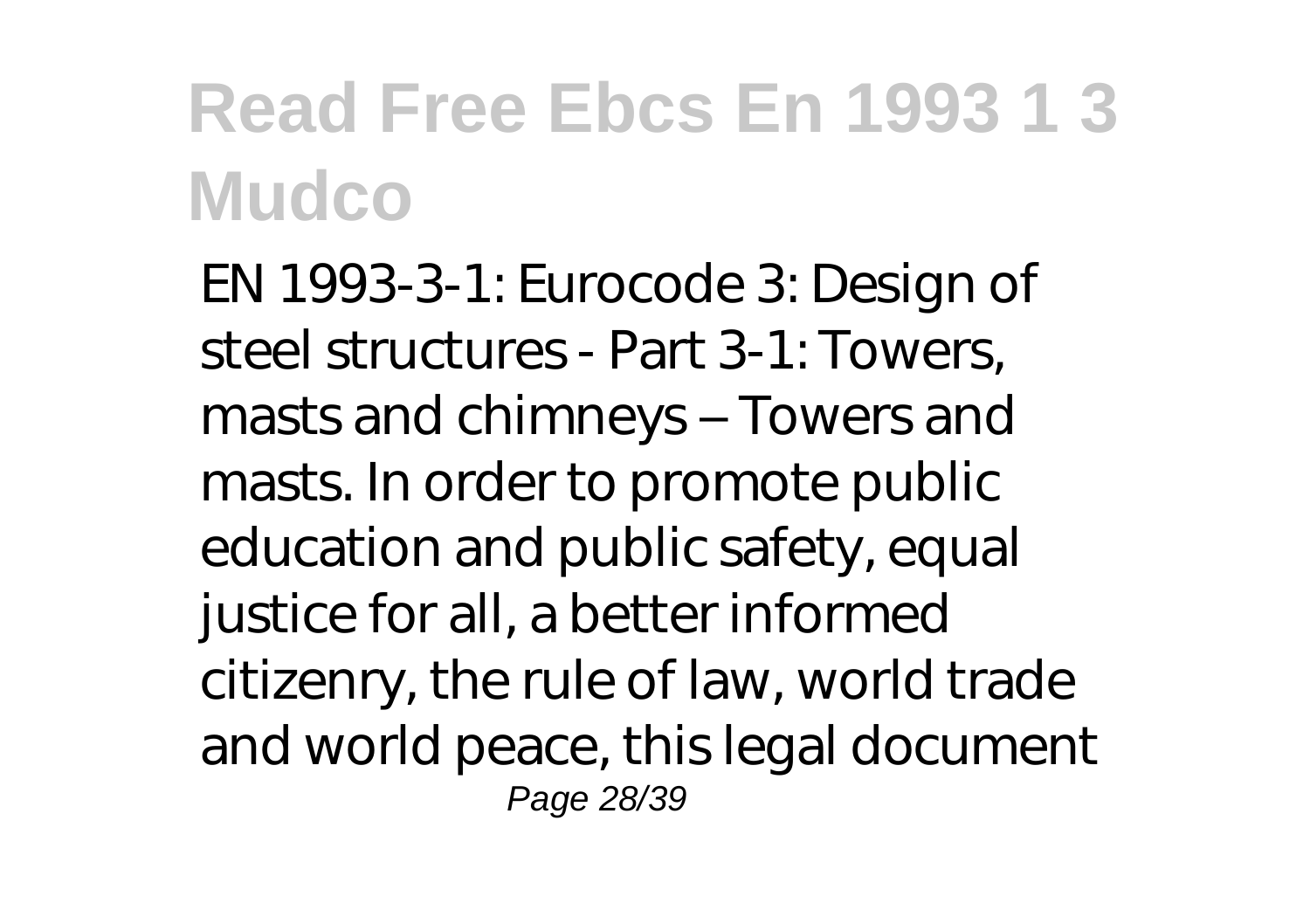is hereby made available on a noncommercial basis, as it is the right of all humans to know and speak the laws that govern them.

*EN 1993-3-1: Eurocode 3: Design of steel structures - Part ...* Structure of Eurocode 3 General Parts Page 29/39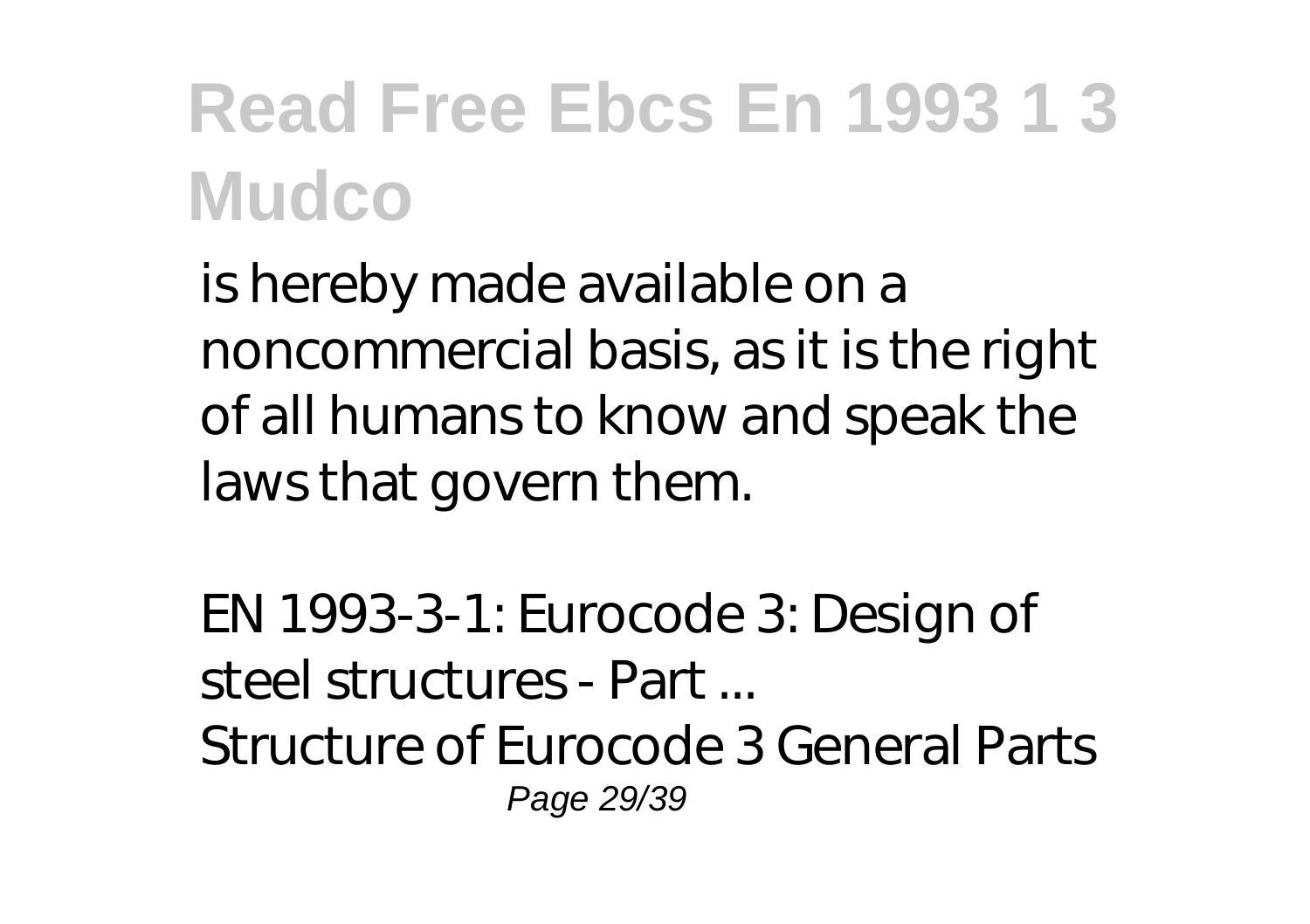• EN 1993-1- 9: Fatigue • EN 1993-1-10: Material toughness and through-thickness properties • prEN 1993-1-11: Design of structures with tension elements • prEN 1993-1-12: Additional rules for the extension of EN 1993 up to steel grades S700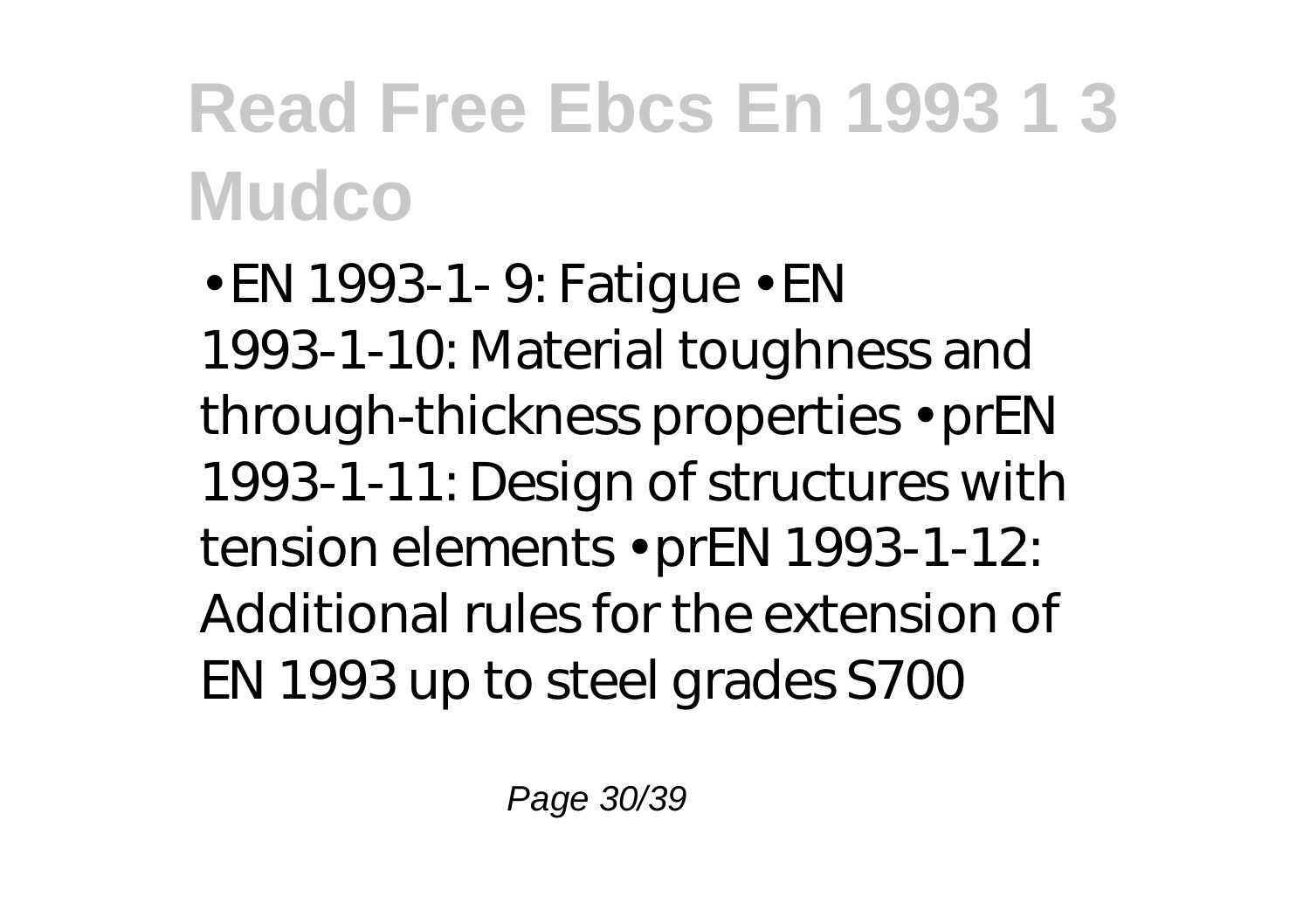*Eurocode 3: Design of Steel Structures "ready for practice"* BS EN 1993-1-3:2006 Eurocode 3. Design of steel structures.

*BS EN 1993-1-3:2006 - Eurocode 3. Design of steel ...* EN 1993-1-3 General rules - Page 31/39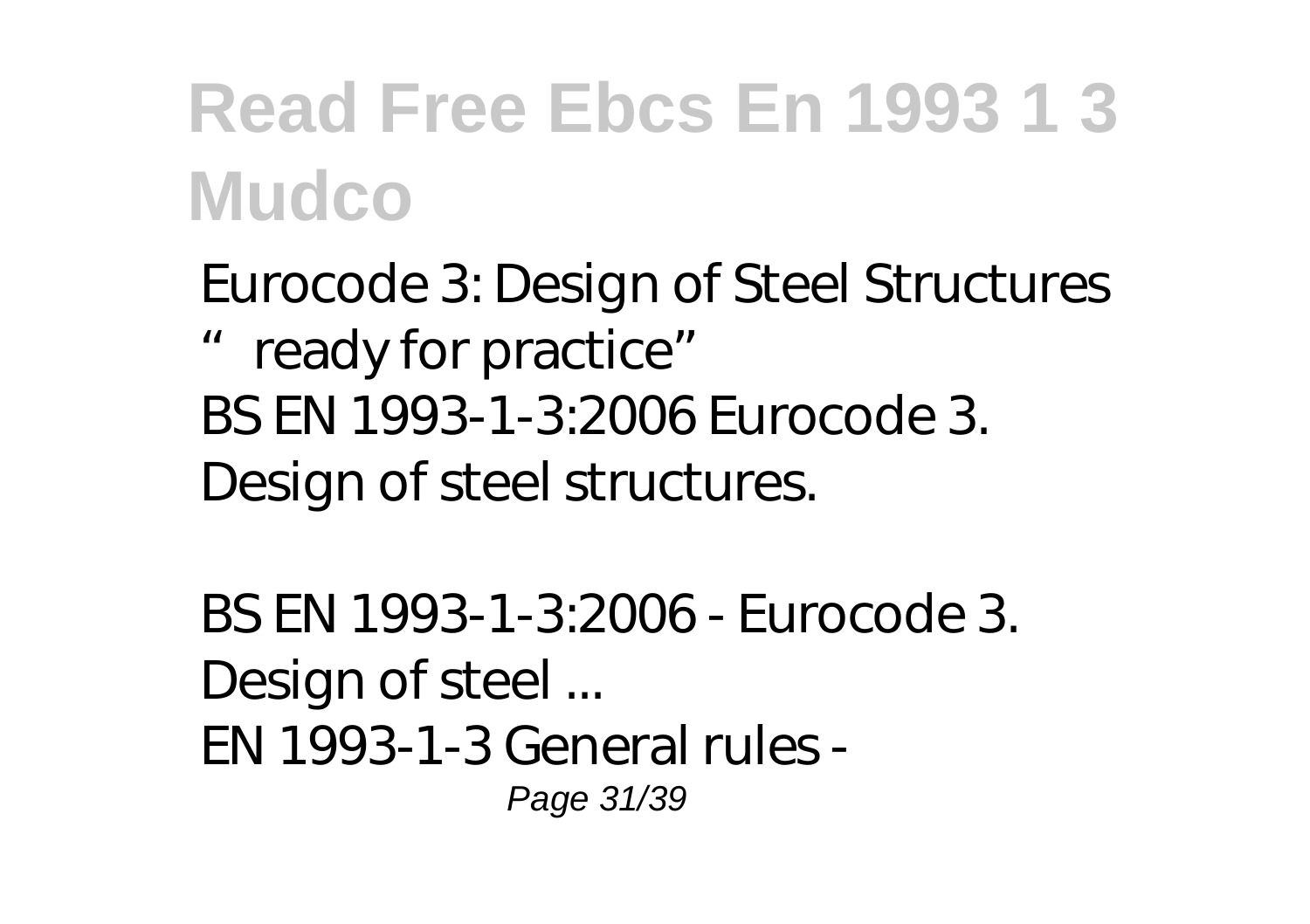Supplementary rules for cold formed thin gauge members and sheeting. EN 1993-1-4 General rules - Supplementary rules for stainless steels EN 1993-1-5 General rules - Supplementary rules for planar plated structures without transverse loading EN 1993-1-6 General rules - Page 32/39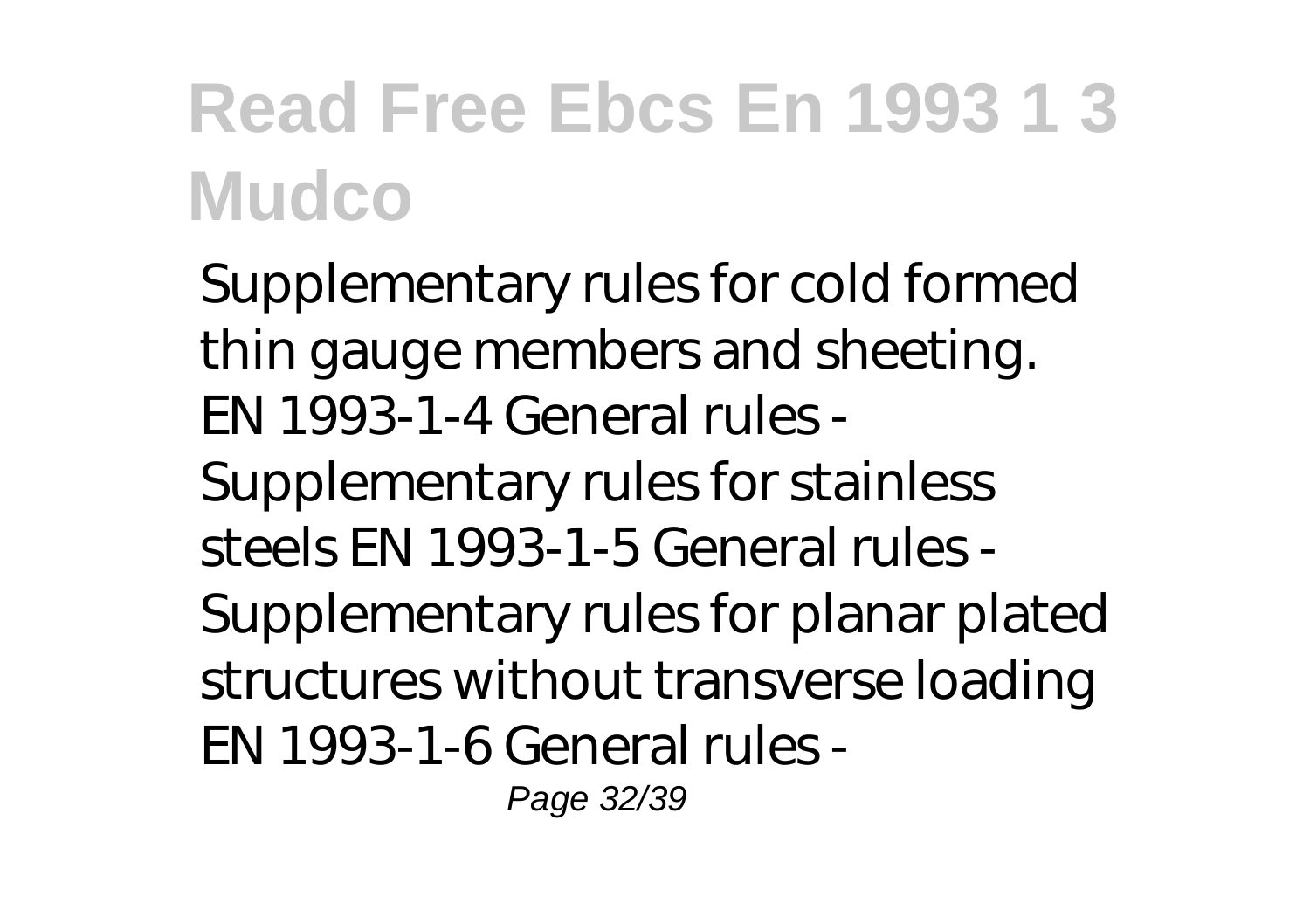Supplementary rules for the shell structures

*Eurocodes - Table of Contents - YourSpreadsheets* UK National Annex for EN 1993-1-1 National choice is allowed in EN 1993-1-1 in the following clauses of Page 33/39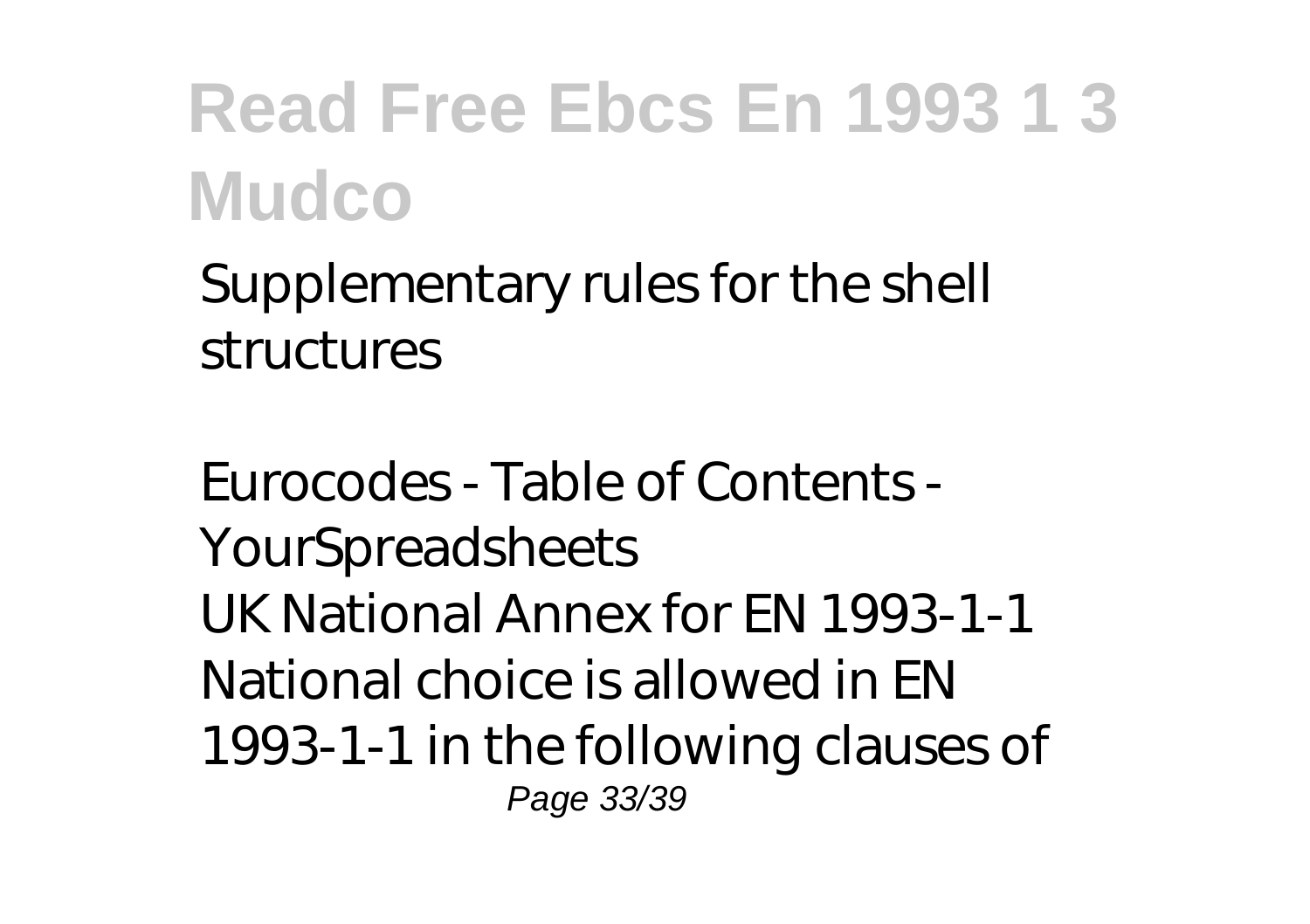the code: Designers' Guide to Eurocode 3: Design of Steel Buildings, 2nd ed. UK National Annex clause EN 1993-1-1 clause Comment NA.2.2 2.3.1(1) Actions for particular regional or climatic or accidental situations NA.2.3 3.1(2) Material ...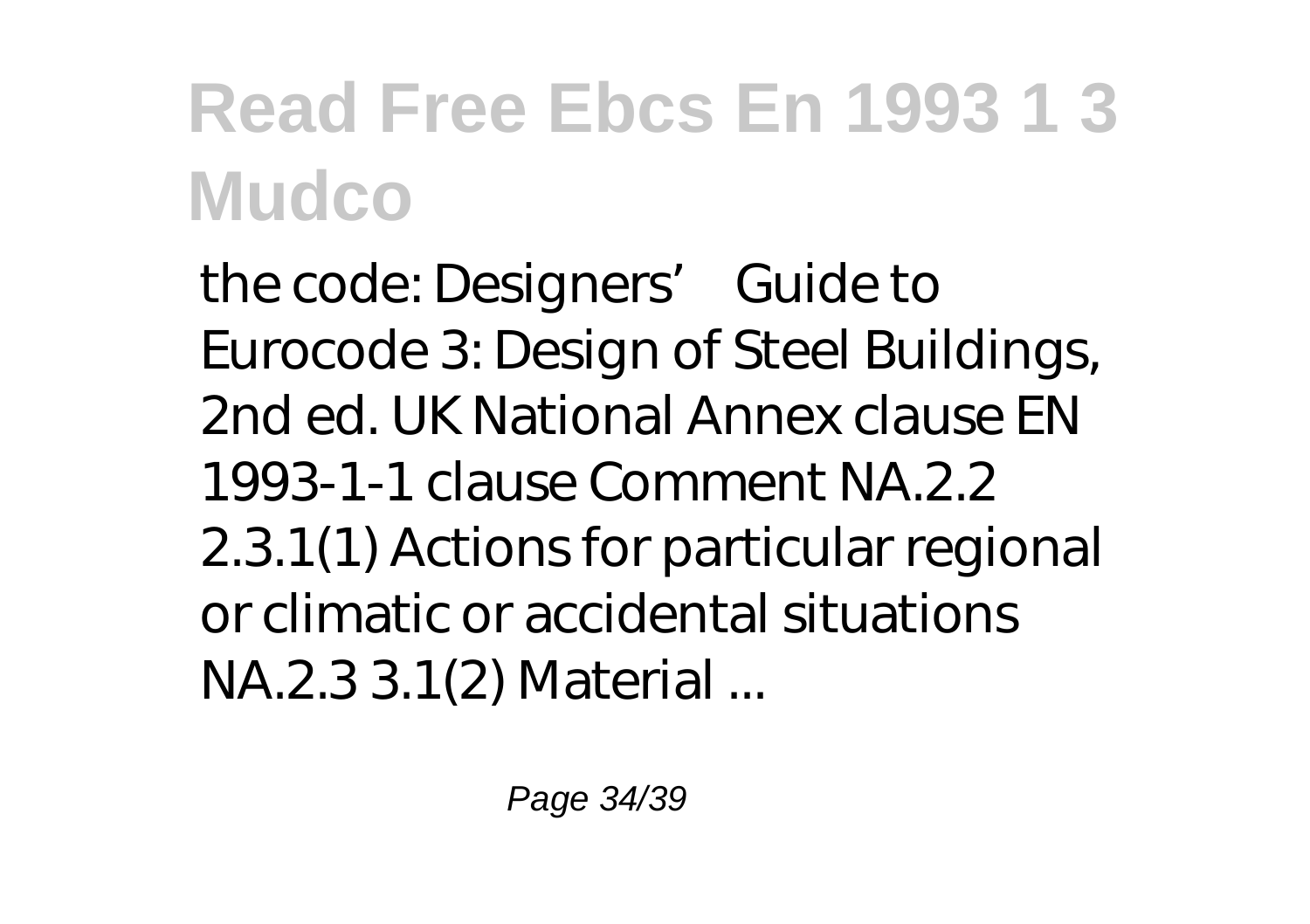*DESIGNERS' GUIDE TO EUROCODE 3: DESIGN OF STEEL BUILDINGS* BS EN 1991-1-3:2003+A1:2015 gives information on different design situations and load arrangements that should be used for different locations. BS EN 1991-1-3 defines various parameters including the Page 35/39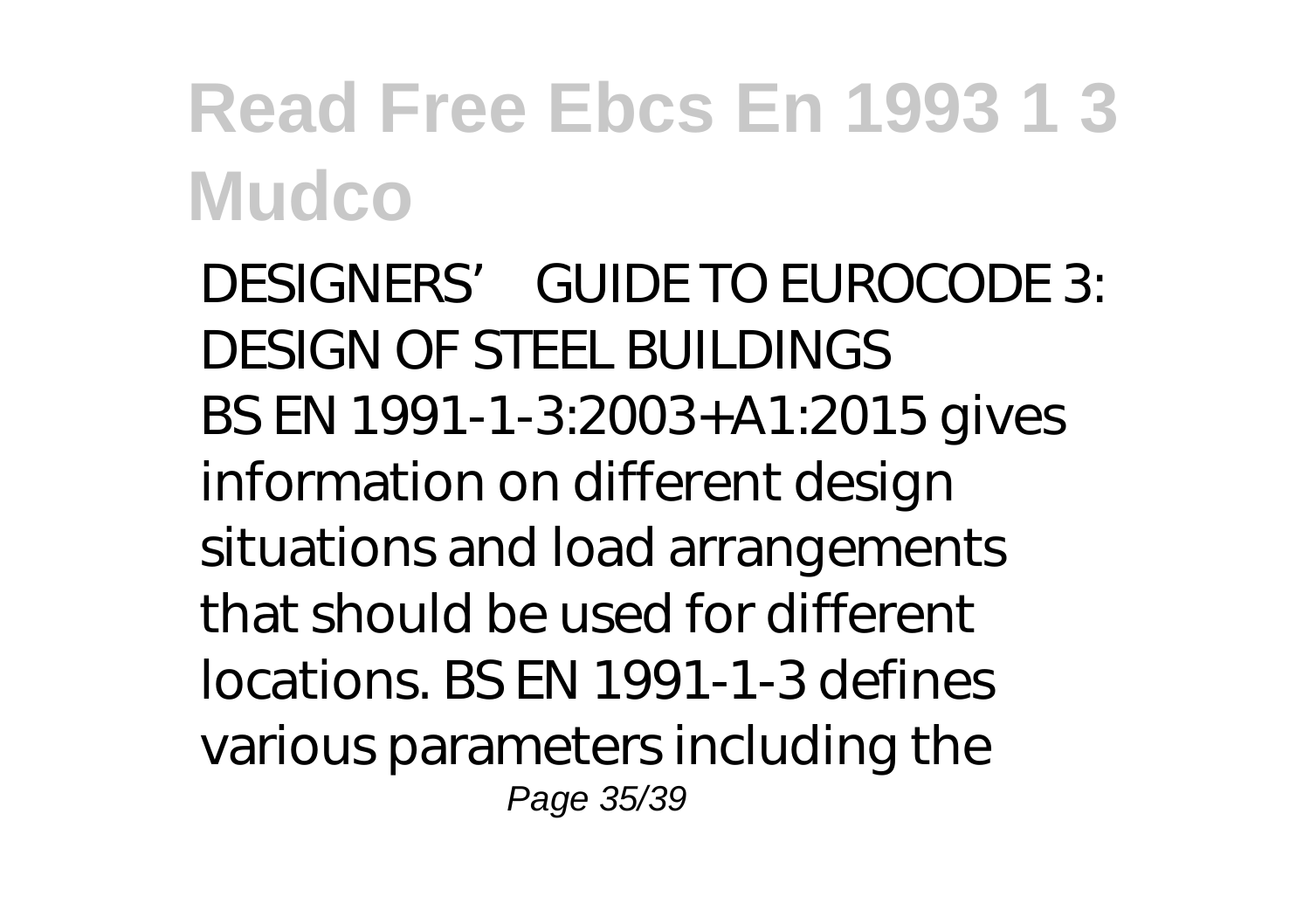characteristic values of snow loading on the ground and the shape coefficients that should be used for roof treatments for both undrafted and drifted snow as well as for exceptional snow drifts.

*BS EN 1991-1-3:2003+A1:2015* Page 36/39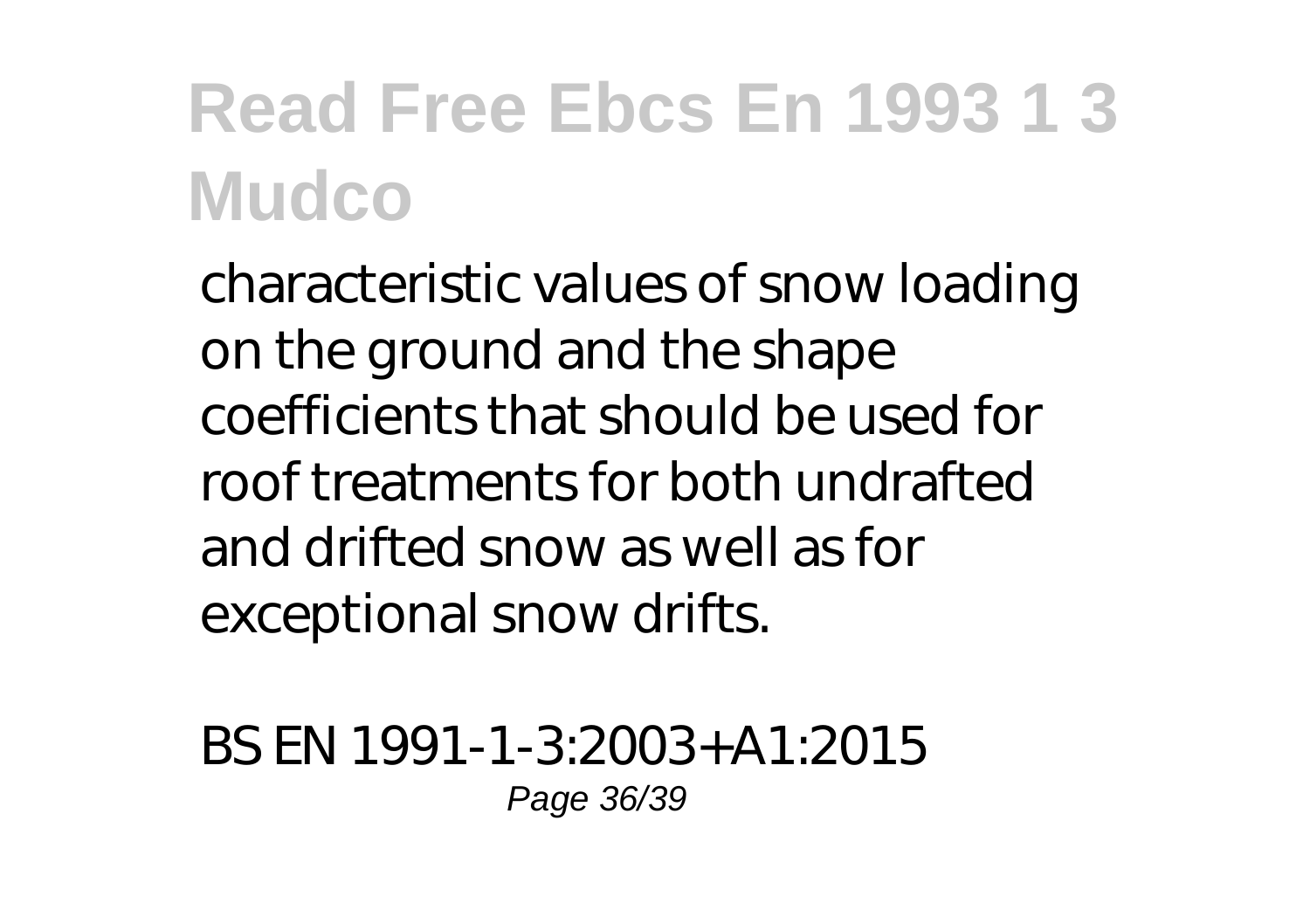*Eurocode 1. Actions on ...* Synopsis After some 25 years in preparation, the key parts of EN 1993 Eurocode 3: Design of steel structures have now been finalised. "Designers' Guide to EN 1993-1-1" covers many forms of steel construction and provides the most comprehensive Page 37/39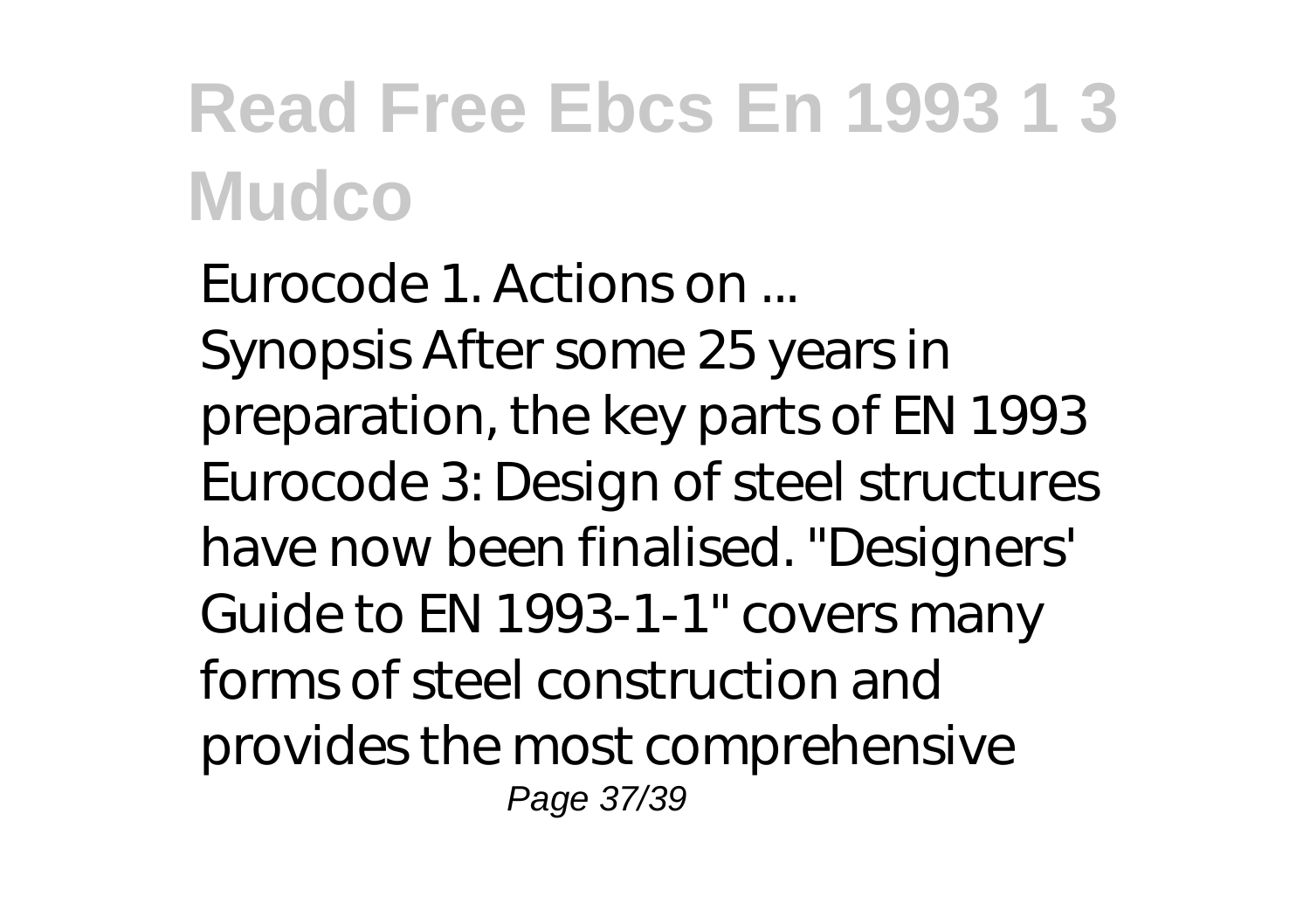and up-to-date set of design guidance currently available.

*Designers' Guide to En 1993-1-1 Eurocode 3: Design of ...* (1) This part of EN 1993 gives design methods for the design of joints subject to predominantly static Page 38/39